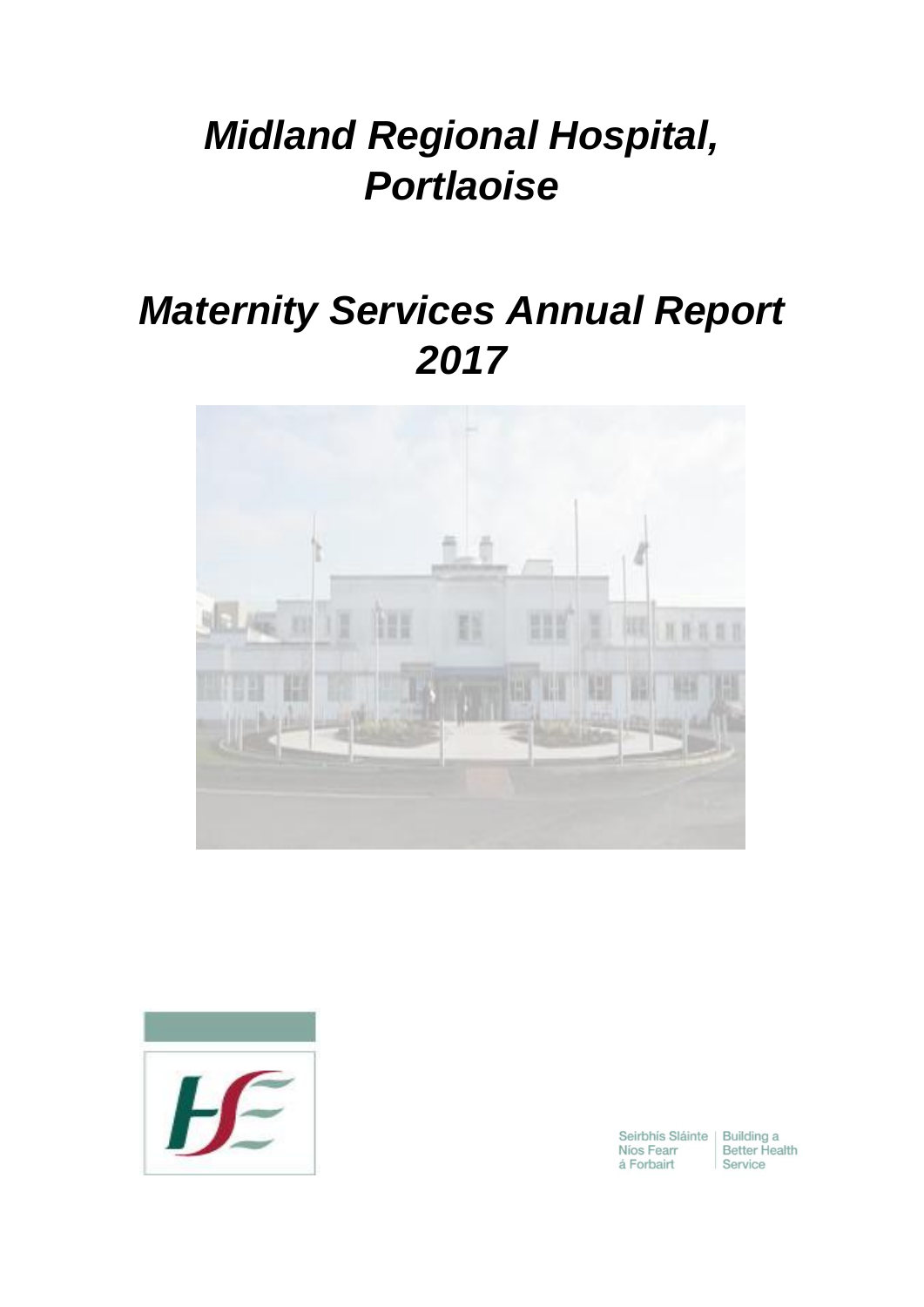# **INDEX**

| Introduction                                    | 3  |
|-------------------------------------------------|----|
| <b>Clinical Director for Integration Report</b> | 4  |
| Director of Midwifery Report                    | 6  |
| Clinical Midwife Manager's Report               | 8  |
| <b>Clinical Data</b>                            | 9  |
| <b>Perinatal Deaths</b>                         | 10 |
| <b>Members of Staff</b>                         | 11 |
| <b>Bereavement Services Report</b>              | 18 |
| Neonatology / SCBU Report                       | 19 |
| <b>Breast Feeding Support Services</b>          | 20 |
| <b>Out-Patient Services</b>                     | 22 |
| <b>Out-Patient Attendances</b>                  | 23 |
| Gynaecological Procedures Performed 2017        | 24 |
| <b>Obstetric Outcomes</b>                       | 25 |
| Department of Anaesthetics                      | 26 |
| Ultrasound Scan services 2017                   | 27 |
| Early Pregnancy Assessment unit Services        | 28 |
| <b>Infection Prevention and Control</b>         | 29 |
| Physiotherapy                                   | 31 |
| <b>Finance Report</b>                           | 32 |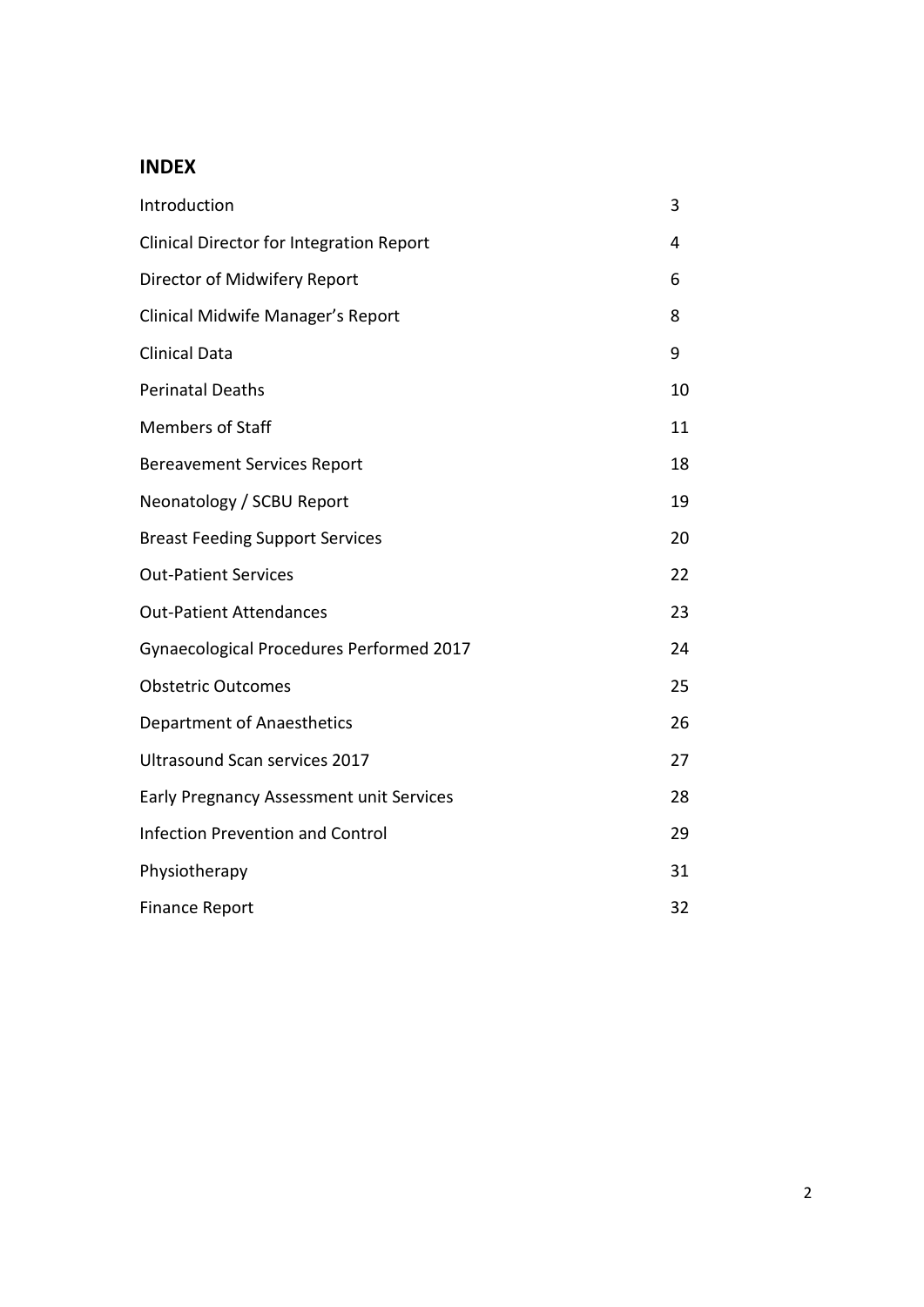#### **INTRODUCTION**

I am pleased to introduce the 2017 Annual Clinical Report for the Maternity Services at the Midland Regional Hospital, Portlaoise. The report demonstrates the significant contribution that the department provides to women & infants in the catchment area of Laois, Offaly, Kildare, Tipperary and Carlow in the provision of high quality safe maternity care.

I wish to acknowledge and commend each member of staff in the maternity services for the commitment and dedication provided to women, babies and families attending the Midland Regional Hospital Portlaoise. This year showed an increase in the number of births on previous years. A high quality of the care was provided by a very committed team of staff in the hospital, including Obstetric, Anaesthetic, Paediatric, Neonatology, Midwifery, Nursing, Allied Health Professionals, Clerical, Laboratory staff and all staff involved in service delivery in the Department.

The year has proved challenging with the increase in activity and an environment of constant change. We have continued to invest in the maternity services in 2017 through recruitment of staff, refurbishment of in-patient facilities in the maternity unit, upgrading of existing ultrasound equipment and the development of a consultation room for anatomy ultrasound scans. 2017 also saw the relocation of the early pregnancy unit in the outpatients department to improve this service for women.

The launch of the *Creating a Better Future Together* National Maternity Strategy 2016-2026 is the basis for improving choice for women attending the maternity services nationally. The Maternity Services at Portlaoise are pleased to be working closely with the National Women's and Infants Health Programme to deliver the models of care outlined in the strategy by investment in resources and infrastructure, enhancing the access women have to maternity care.

#### **Michael Knowles Community Community Community Community General Manager**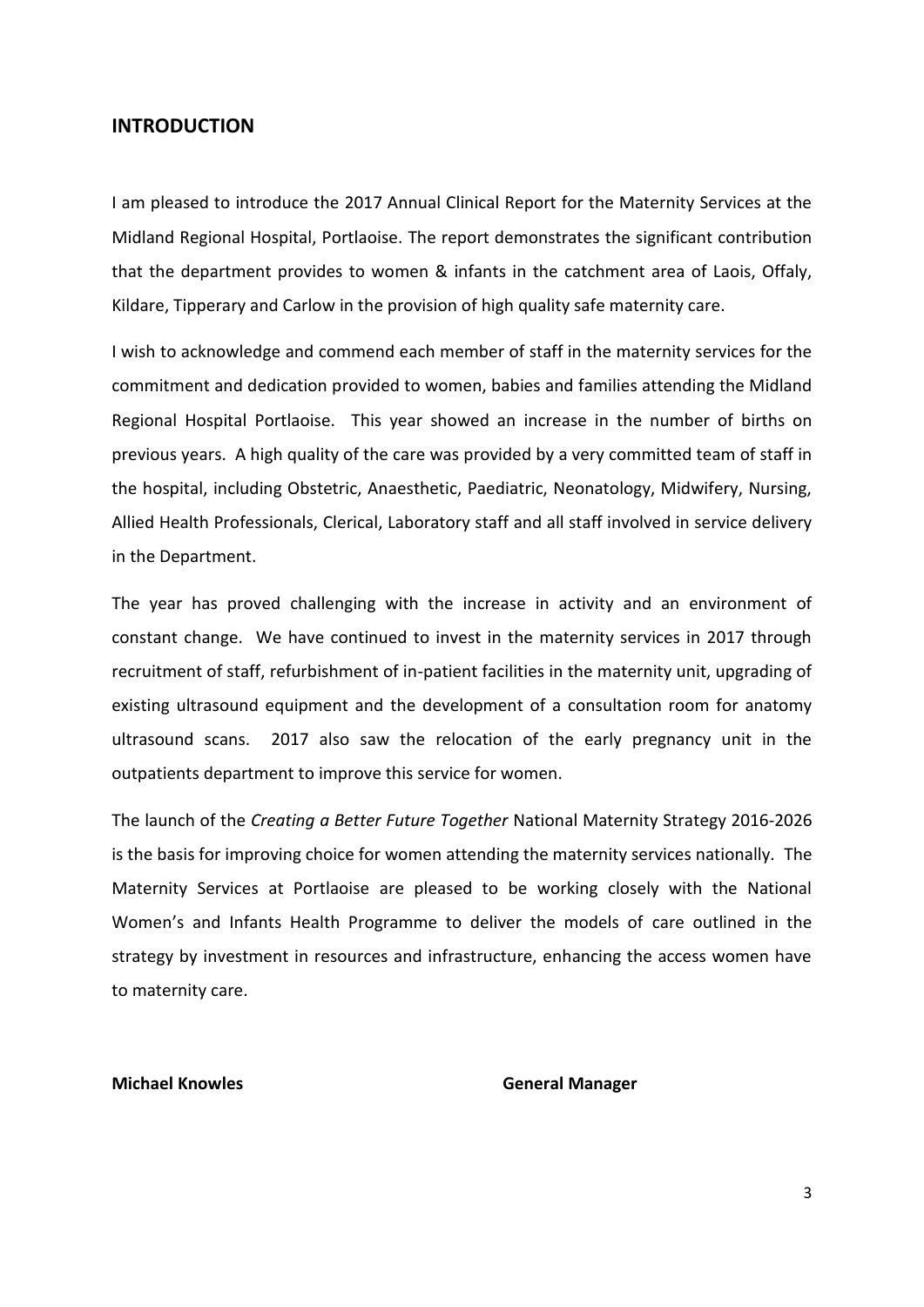# **Clinical Director for Integration Report**

# **Key Achievements for 2017**

- Collaboration with the CWIUH to train a midwife sonographer
- Annual Bereavement Service re-commenced
- The Willow Suite was completed. A joint venture with the HSE and the Irish Hospice Foundation Design and Dignity Project
- Presentation at the ONMSD conference Dublin Castle on Florence Nightingale Programme
- Increased support of mandatory training through skills and drills, prompt training and NRP
- Recruitment of Bereavement Support Nurse
- Recruitment of 10 internationally trained Midwives
- Recruitment of CMS in Diabetes
- On-going up-grading of facilities on Maternity floor
- Introduction of Anatomy scanning service
- Introduction of Fetal Fibronectin testing
- Recruitment of Consultant for Delivery Suite sessions twice weekly

# **Key priorities for 2018**

- Official launch of the Willow Suite
- Upgrade of facilities for women on the maternity unit
- Continued recruitment of midwifery staff
- Appointment of CNS/CMS Bereavement Support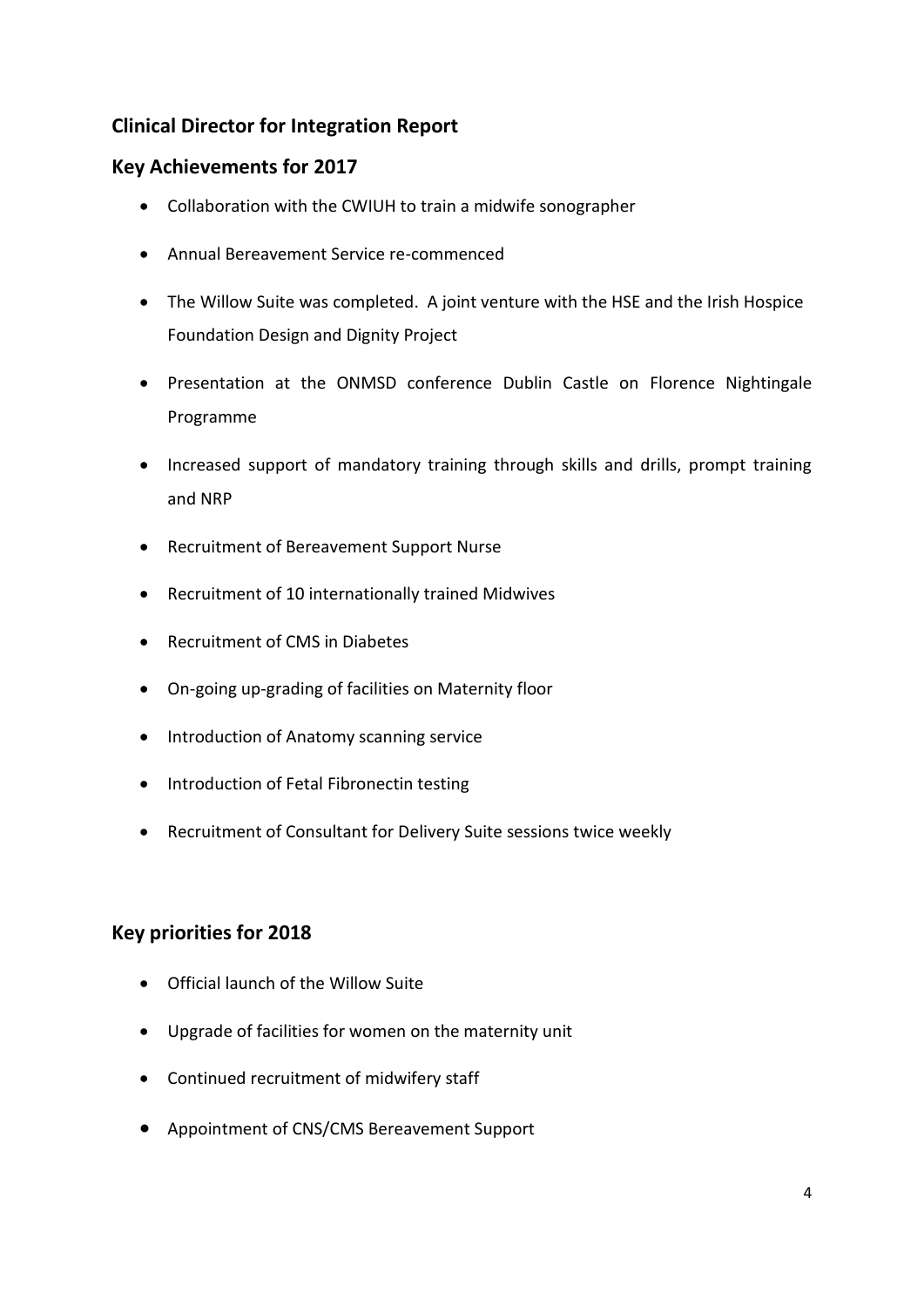# **Ongoing Initiatives**

- 1. Introduction of Prophylactic Anti D
- 2. Development of the Memorandum of Understanding for Midwifery student training placements with Trinity College Dublin, The University of Dublin.
- 3. Recruitment
	- I. Medical Social Worker
	- II. Midwives all grades
	- III. SCBU Nurses all grades
	- IV. CMS ultrasound
	- V. CMS bereavement
	- VI. Shift Leaders
	- VII. Consultants in Obstetrics and Gynaecology, Perinatal Psychiatry and Perinatal Pathology

2017 has been a year of commitment to deliver safe quality service despite challenges. We are moving in the right direction with our numbers of first-time mothers increasing this year.

Great credit is due to you all.

Thanking you for all your support and help over the past year.

#### **Michael O'Connell Clinical Director for Integration**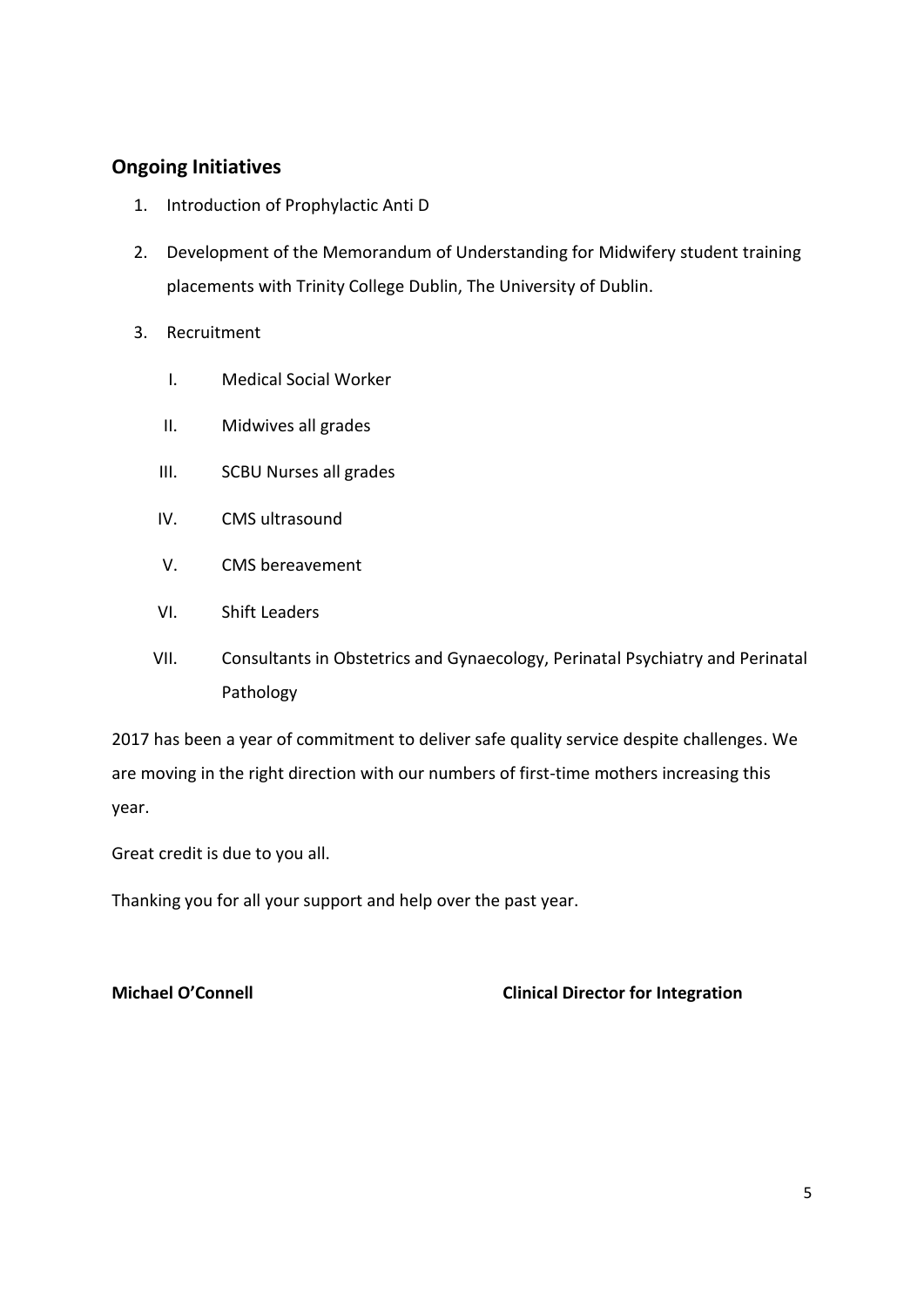#### **Director of Midwifery Report**

The maternity services including the special care baby unit cared for 1516 mothers who delivered 1531 babies in 2017.

The feedback from women is valued and essential to the improvement of patient experience. The Quality and Patient Safety Department record and evaluate complaints and compliments received which are relayed to the Maternity Department for acknowledgment and action where necessary. This work, including the implementation of recommendations outlined in national reports relating to the maternity services, continued to be integral to the management of the maternity services at MRHP in 2017.

The provision of antenatal education to women was facilitated by a team of midwives to prepare women for pregnancy and delivery. Education sessions were provided to women attending the diabetes service facilitated by the diabetes midwife, dieticians and lactation CMS.

During 2017, the outpatient department midwifery team introduced midwifery consultations for women focusing on education and midwifery assessments.

The year has been busy and challenging with a focus on staff recruitment and retention strategies to develop services for women and babies. This strategy included the recruitment of international midwives to the department from Spain, Greece and Italy.

Training and development of staff has been supported through the Nursing and Midwifery Planning and Development unit, the Regional Centre for Nursing and Midwifery and Centre of Midwifery Education in the Coombe Women and Infants University Hospital. These Nursing and Midwifery supports have been essential to the development of practitioners' skills, mandatory training and evidence-based midwifery practice.

The NMPDU has provided funding and support for initiatives including the CBAS I programme fostering a culture of patient-centred care. The NMPDU has also been instrumental in supporting a number of midwives to undertake Masters Programmes in midwifery, bereavement and ultrasound in 2017.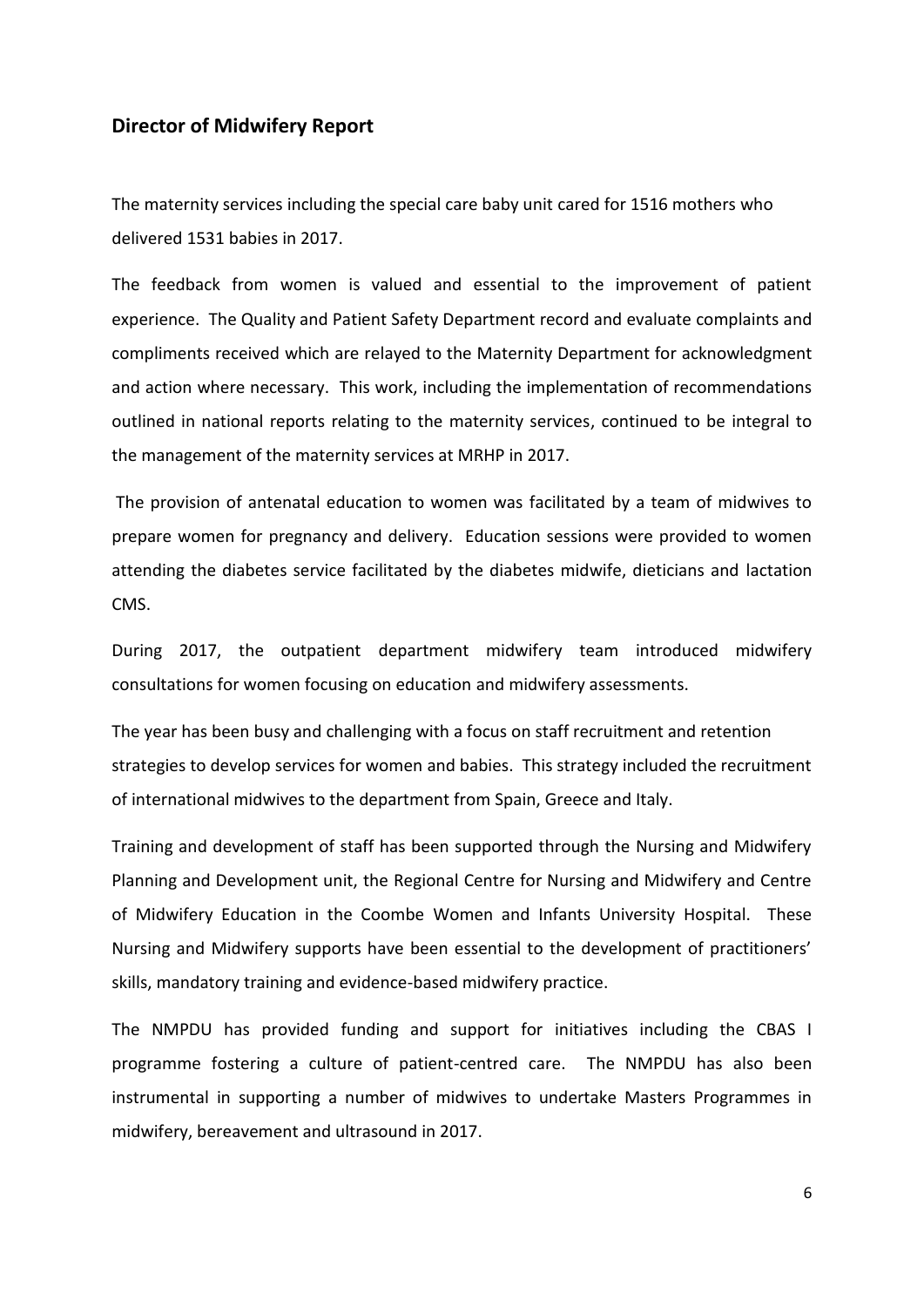In conjunction with the multi-disciplinary team, the midwifery staff remained committed to the provision of one-to-one midwifery care in labour in order to achieve the best outcome for women and infants.

**Maureen Revilles Director of Midwifery**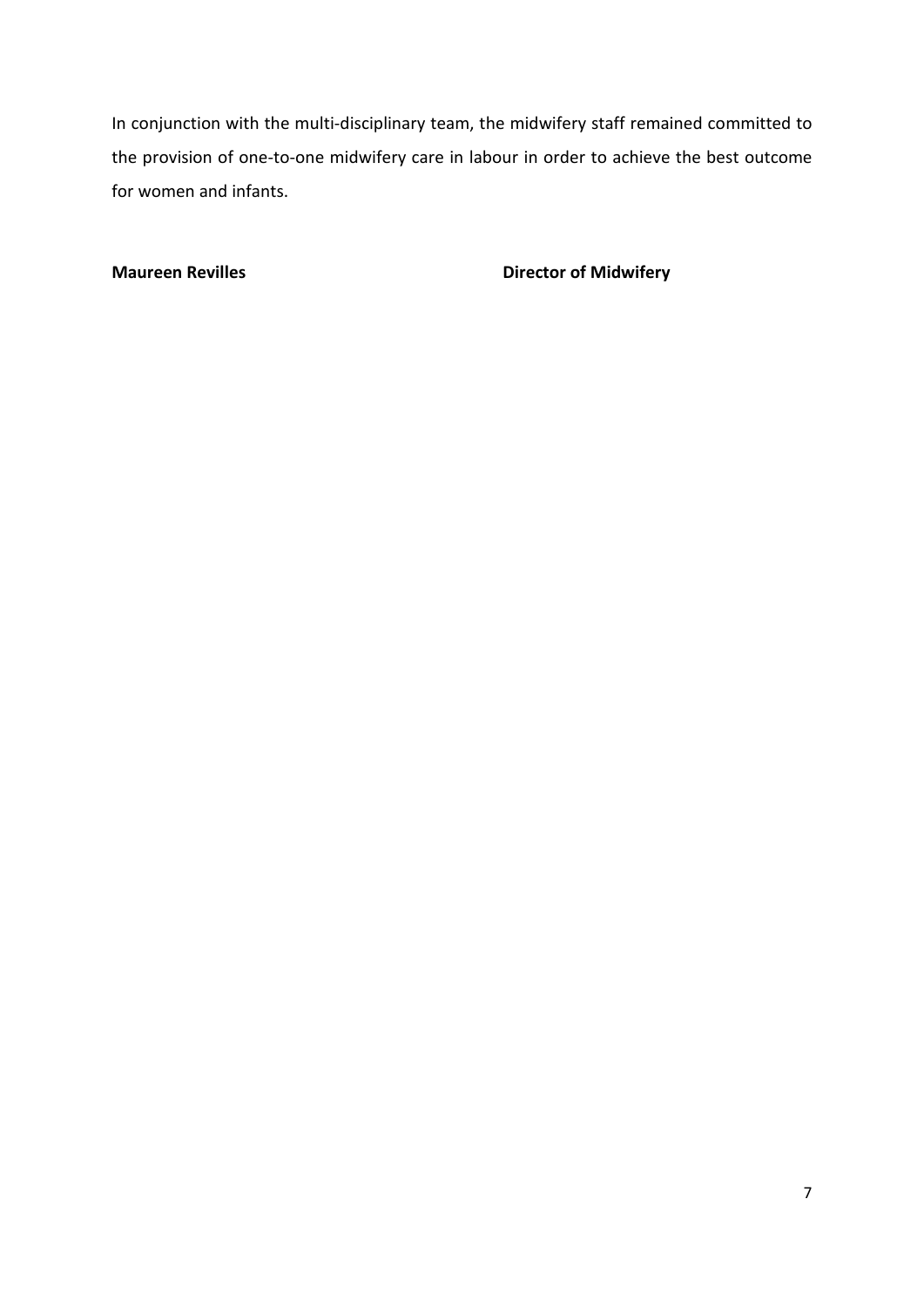# **Clinical Midwife Managers Report**

Midwives support the philosophy that giving birth is one of the most rewarding transformative life experiences for women and their families. We embrace and promote the values of kindness, caring and compassion for all women and aim to provide a safe, high quality, woman centred service.

# **Maternity Assessment Unit (MAU)**

There were 6807 women reviewed in MAU in 2017 with various levels of acuity and complexity. A continuous quality improvement approach and resultant changes in practice has enabled a more streamlined approach to alleviate capacity and demand issues in the MAU.

# **Maternity Ward**

The MDT collated maternal and neonatal data for the National Perinatal Epidemiology Centre (NPEC), the Irish Maternity Indicator System (IMIS) and monthly Maternity Patient Safety Statements in 2017.

*Ita Kinsella Clinical Midwife Manager 3*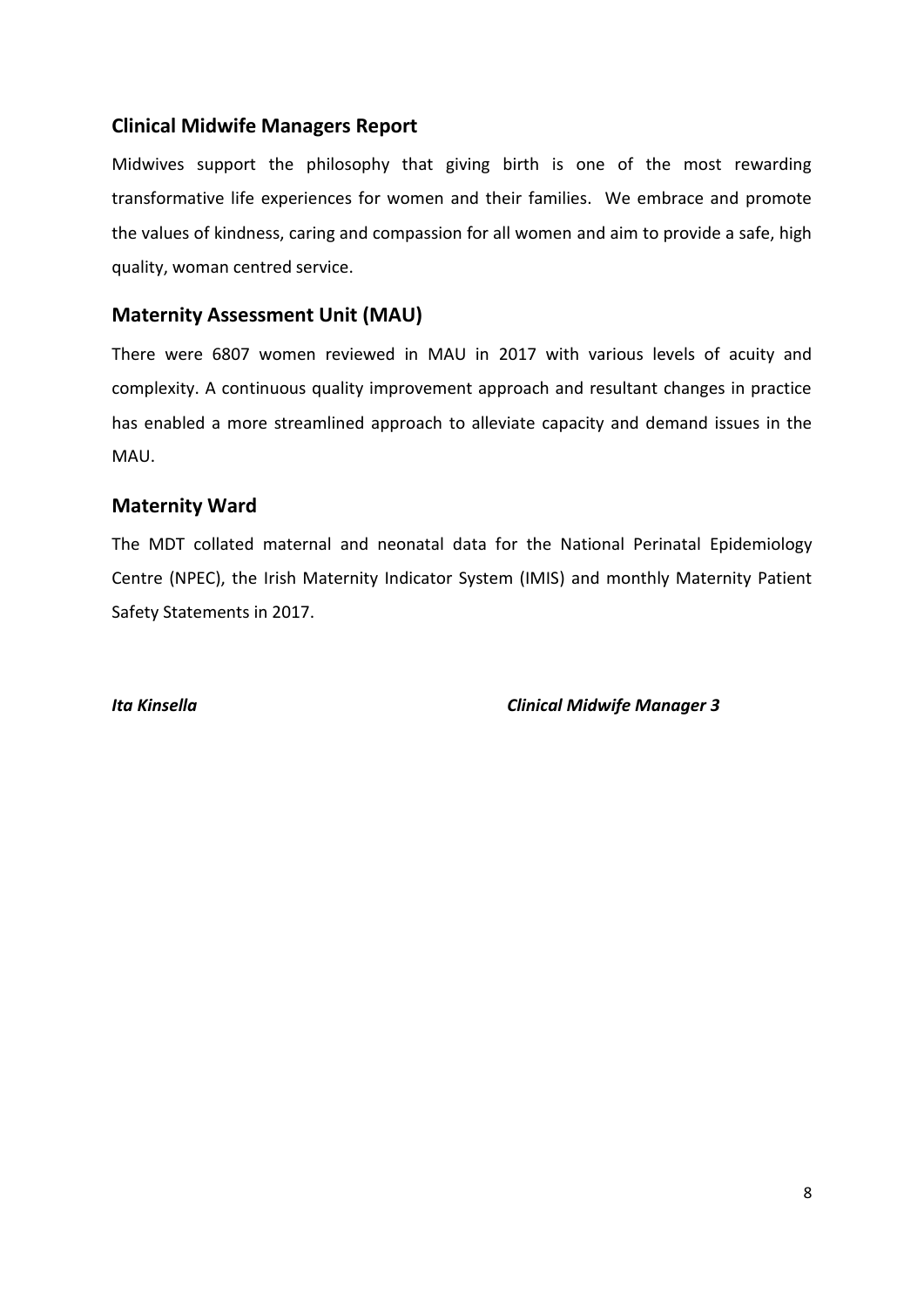# **CLINICAL DATA**

## **1. Total Mothers attending**

| Mothers delivered ≥500grams | 1516 |
|-----------------------------|------|
|                             |      |

#### 2. **Maternal Deaths** 0

## **3. Births ≥ 500 grams**

| Singletons | 1501 |
|------------|------|
| Twins      | 15   |
| Total      | 1531 |

## **4. Obstetric Outcome (%)**

| Spontaneous vaginal delivery | 55.6 |
|------------------------------|------|
| Assisted vaginal delivery    | 16.2 |
| Caesarean section            | 28.2 |
| Induction                    | 30   |

# **5. Perinatal Deaths ≥500g**

| Antepartum Deaths  |  |
|--------------------|--|
| Intrapartum Deaths |  |
| <b>Stillbirths</b> |  |

# **6. Perinatal Mortality rates ≥500g**

| Overall perinatal mortality rate per 1000<br>births                   | 3.29 |
|-----------------------------------------------------------------------|------|
| Perinatal mortality rate corrected for<br>lethal congenital anomalies | 1.98 |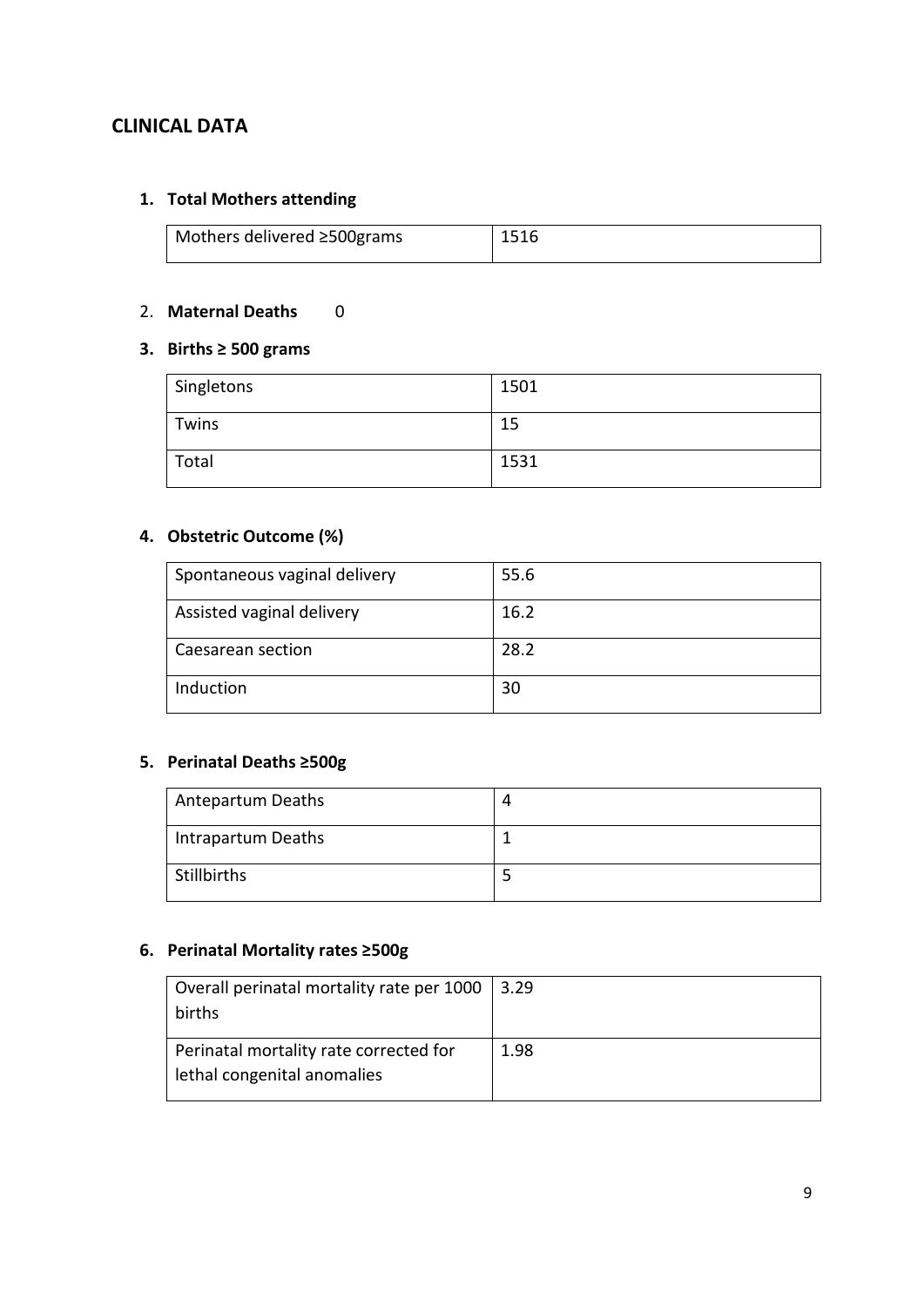## **7. Parity**

| Para 0   | 486 | 32%   |
|----------|-----|-------|
| Para 1   | 484 | 32%   |
| Para 2-4 | 525 | 34.5% |
| Para 5+  | 22  | 1.5%  |

#### **8. Serious Obstetrics events**

| Ectopic pregnancy                                        | 8        |
|----------------------------------------------------------|----------|
| Eclampsia                                                | 1        |
| Uterine rupture                                          | 1        |
| Peripartum hysterectomy                                  | $\Omega$ |
| Pulmonary embolism                                       | 0        |
| $\overline{3}^{\text{rd}}$ /4 <sup>th</sup> degree tears | 8        |
| Primary postpartum haemorrhage                           | 77       |
| Retained swabs                                           | $\Omega$ |

# **Perinatal Deaths**

In 2017 there were a total of five stillbirths in MRHP.

Two of the five cases were associated with a diagnosis of trisomy.

There was no recorded case of a perinatal death in a normally formed baby greater than 2.5 Kg.

A Post Mortem was performed in 60% of cases of perinatal death in 2017.

All cases were reviewed at the Multi-disciplinary Perinatal Mortality /Morbidity meeting.

Case summaries are not included in keeping with GDPR criteria as consent to do so was not obtained from the families at the time of the perinatal death.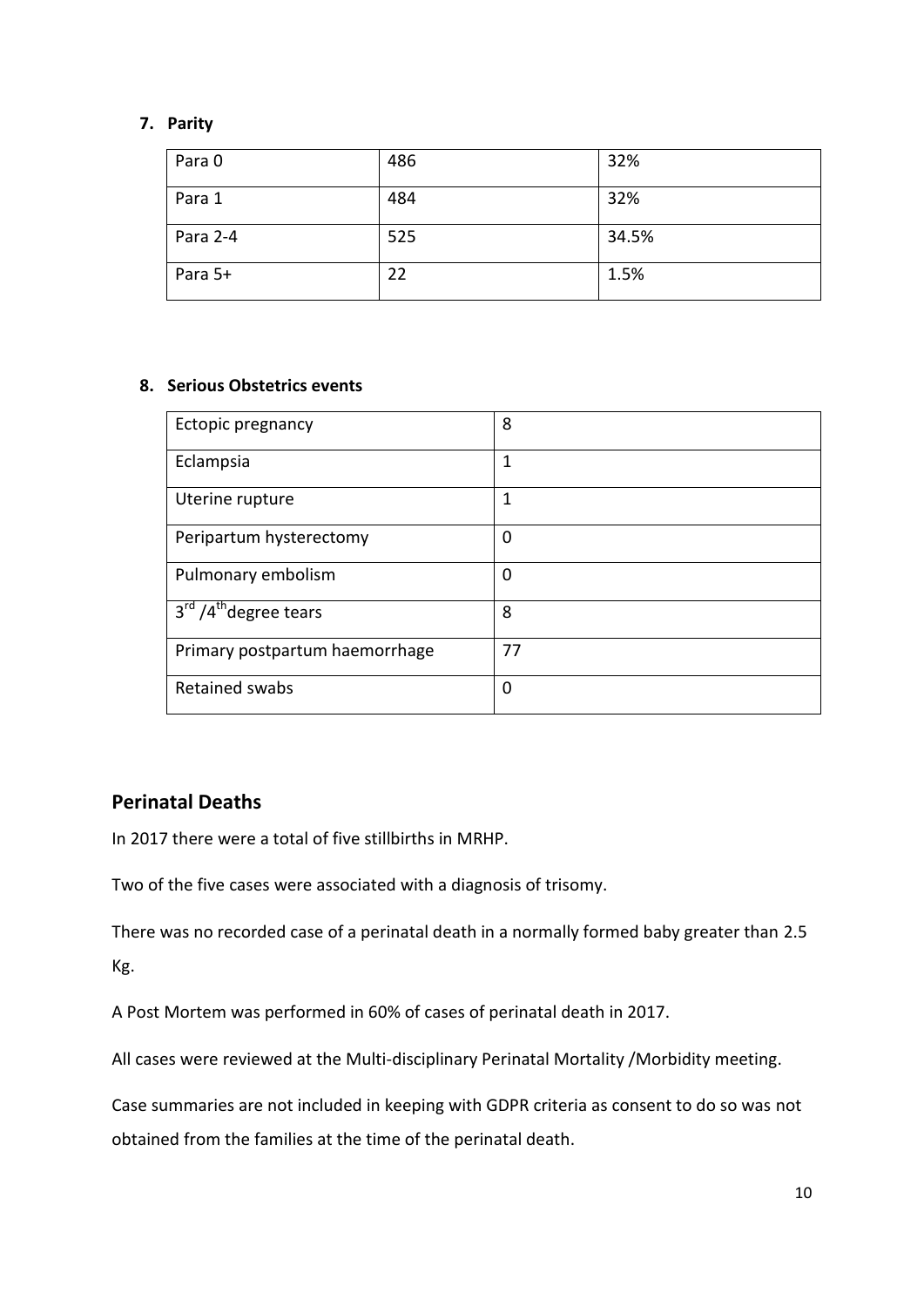## **MEMBERS OF STAFF**

#### *Clinical Director*

Dr. John Connuaghton

#### *Clinical Lead Obstetrics and Gynaecology*

| Mr Hosam El-Kininy | Jan-June   |
|--------------------|------------|
| Dr Miriam Doyle    | July –Sept |

#### *Consultant Obstetricians /Gynaecologists*

Dr Miriam Doyle Mr Hosam El-Kininy Dr Shobha Singh Dr Niamh Maher Dr Aoife Mullally Dr Fiona Cullinane

#### *Medical*

Dr John Connaughton, Consultant Physician Dr Sean Fleming, Consultant Physician Dr Jayant Sharma, Consultant Physician Dr Asad Khan, Consultant Physician Dr MaPyeh Kyithar, Consultant Physician

#### *Surgical*

Mr Amir Siddiqui, Consultant Surgeon Mr Shahid Kaimkhani, Consultant Surgeon Mr Farrukh Naseem, Consultant Surgeon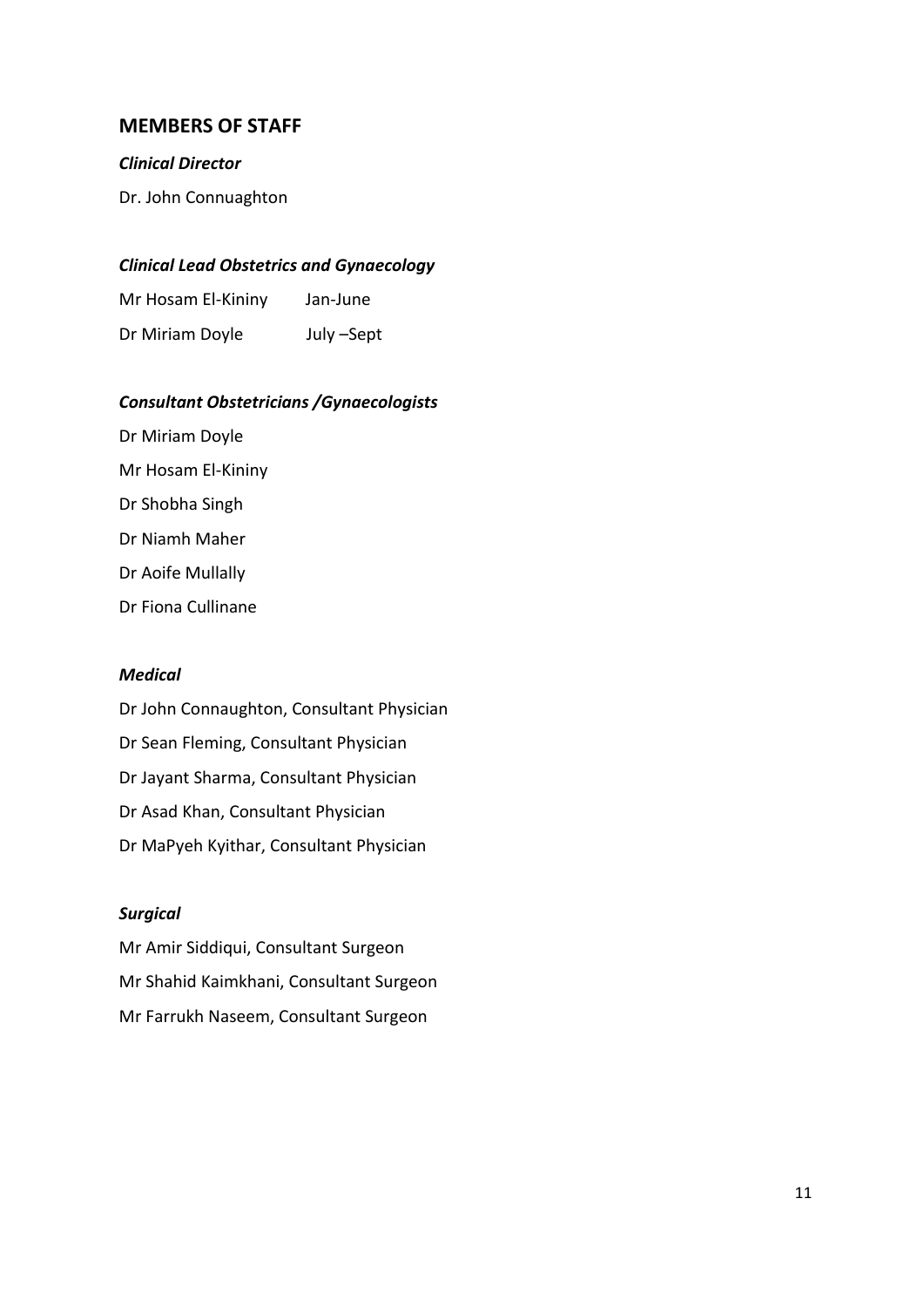#### *Paediatrics*

Dr Paul Gallagher, Consultant Paediatrician Dr Riwan Gul, Consultant Paediatrician Dr Farkhanda Mohammad, Consultant Paediatrician Dr Muhammad Tariq, Consultant Paediatrician Dr Christopher Iro, Consultant Paediatrician

#### *Neonatologist*

Dr Anne Doolan, Consultant Neonatologist Dr Jana Semberova, Consultant Neonatologist

#### *Anaesthetist*

Dr Mausad Rehman, Consultant Anaesthetist Dr Anne Whitford, Consultant Anaesthetist Dr Barry Warde, Consultant Anaesthetist

#### *Emergency Medicine*

Dr Sean O'Rourke, Consultant Emergency Medicine Dr Mohamed Ismail, Consultant Emergency Medicine Dr Asim Rafiq, Consultant Emergency Medicine

#### *Perinatal Pathology*

Dr Peter Kelehan, Consultant Pathologist Dr John Gillan, Consultant Pathologist

#### *Radiology*

Dr N. Ramesh, Consultant Radiologist Dr C Meehan, Consultant Radiologist Dr Georgieva Veselina, Consultant Radiologist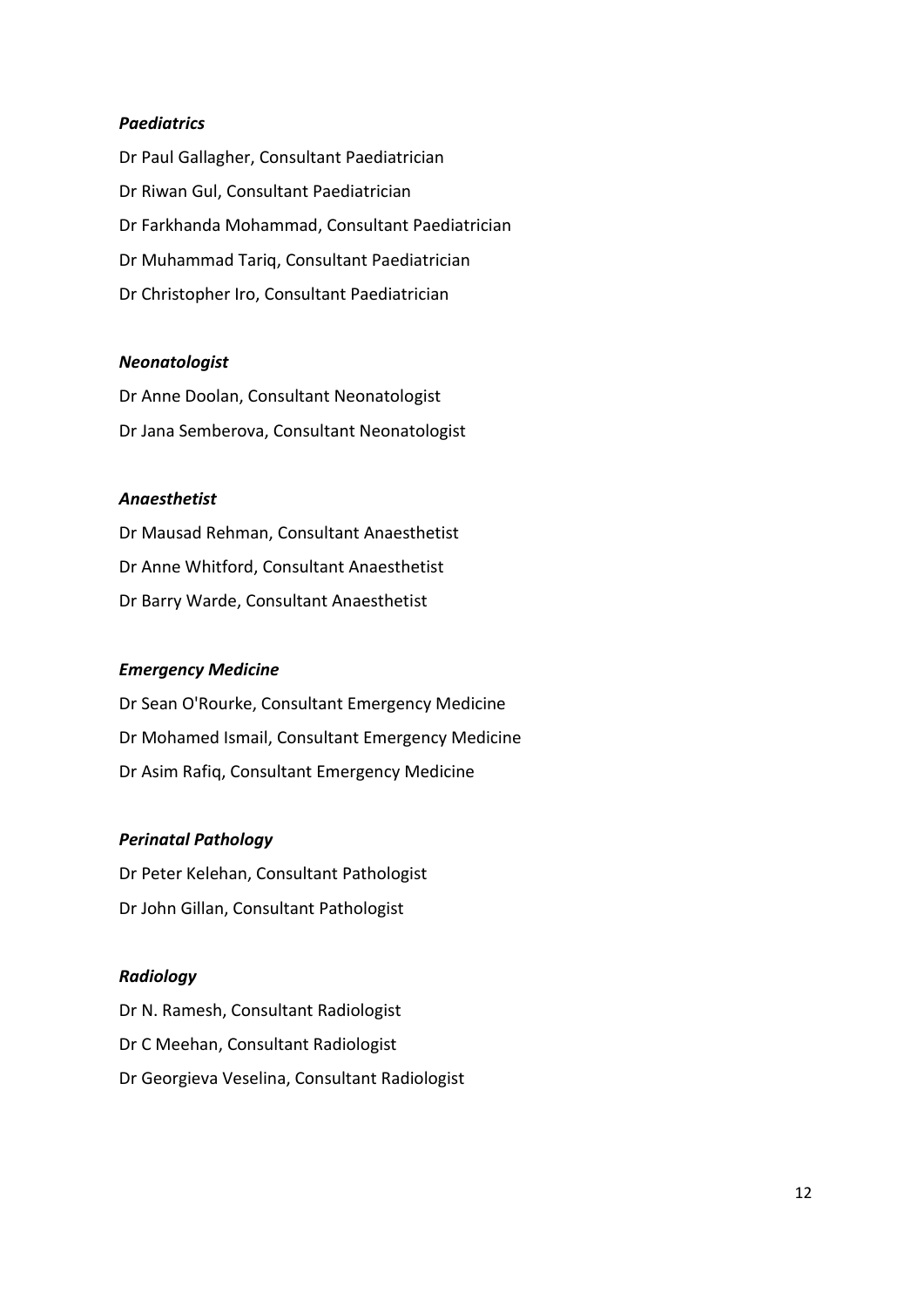# *Urology*

Dr Imitiaz Ahmed, Consultant Urologist

# *Haematology*

Dr Kanthi Perera, Consultant Haematologist Dr Gerard Crotty, Consultant Haematologist

#### *Microbiology*

Dr Cathal O'Sullivan, Consultant Microbiologist

#### *Orthopaedics*

Dr Eoin Sheehan, Consultant Orthopaedics

# **NON CONSULTANT HOSPITAL DOCTORS**

#### *Paediatrics Jan 17*

| <b>Muhammad Shahid Yousaf</b> | Registrar         |
|-------------------------------|-------------------|
| Hafiz SA Butt Locum           | Registrar         |
| Hassan Adam                   | Registrar         |
| Fazal E Rabi Subhani          | Registrar         |
| Haytham Mustafa Locum         | Registrar         |
| Rina Shukor                   | Registrar         |
| Catalin Soroiu                | <b>SHO</b>        |
| Dr Abdul Sattar Abdul Safras  | <b>SHO BST EM</b> |
| Ehtasham Yousaf               | SHO <sup>*</sup>  |
| Martina Bonadonna             | SHO               |
| Ruairi Hasson                 | <b>SHO</b>        |
| <b>Aisling Grey</b>           | <b>SHO</b>        |
| Engy Shehata                  | <b>SHO</b>        |
| Cliodhna Mc Cullagh           | SHO               |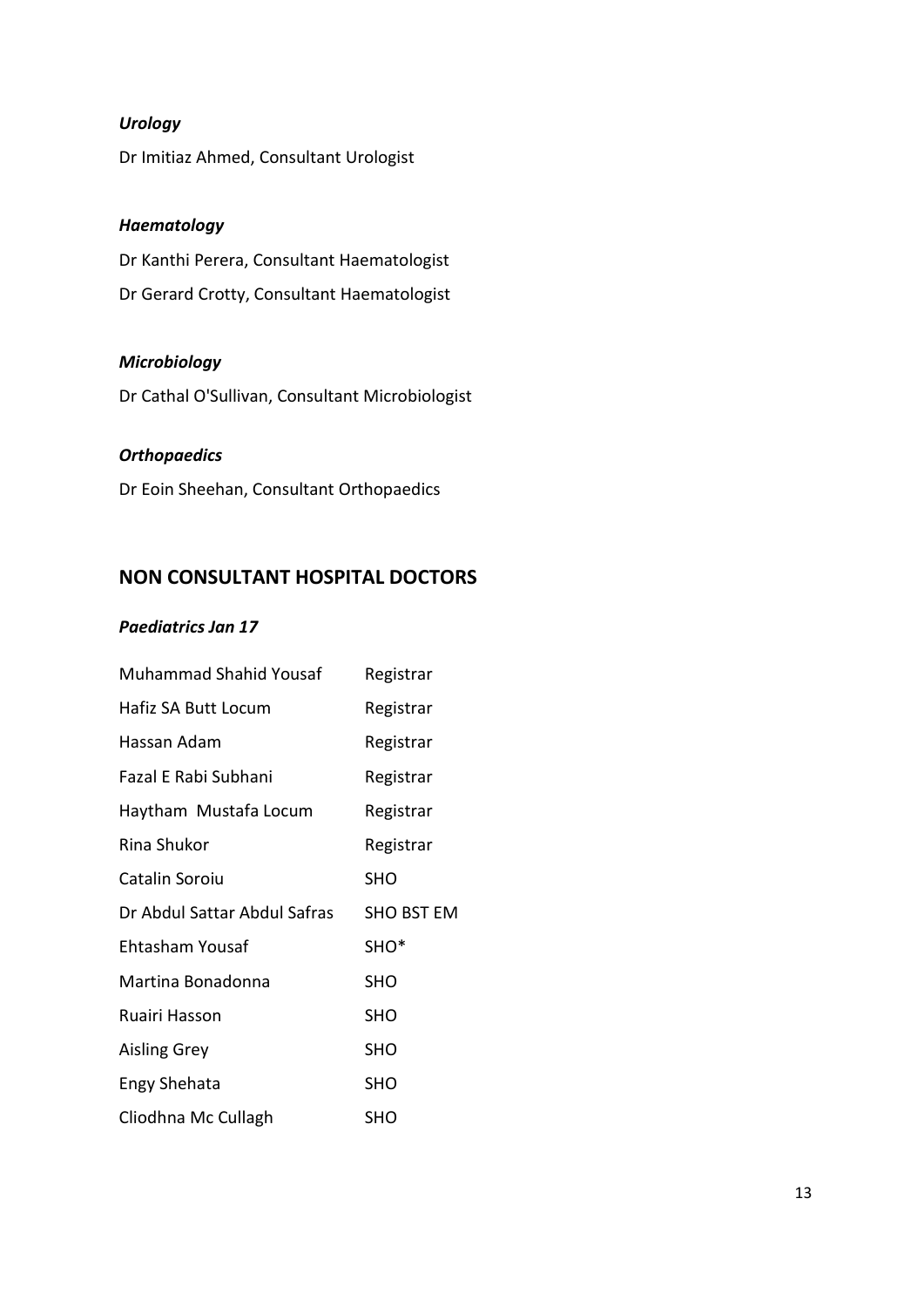# *Paediatrics July 17*

| Jennifer Finnegan             | <b>SPR</b>        |
|-------------------------------|-------------------|
| <b>Muhammad Shahid Yousaf</b> | Registrar         |
| Haytham Mustafa               | Registrar         |
| Fazal E Rabi Subhani          | Registrar         |
| Catalin Soroiu                | Registrar         |
| Dr Shafiq                     | Registrar         |
| Paul Keating                  | <b>SHO</b>        |
| Khalid Khan (per Lyzette)     | <b>SHO BST EM</b> |
| Ehtasham Yousaf               | <b>SHO</b>        |
| Lisa Flynn                    | <b>SHO BST</b>    |
| Mary Joyce                    | SHO               |
| Anna Gheroghesu               | <b>SHO</b>        |
| Engy Shehata                  | <b>SHO</b>        |
| <b>Brian Lee</b>              | <b>SHO</b>        |

# *Obstetrics/Gynaecology Jan17*

| Rabia Batool CPSP         | Registrar  |
|---------------------------|------------|
| Eli Pedro Monzon Castillo | Registrar* |
| Zaibunnissa Memon         | Registrar  |
| Noor Azura Noor Mohamed   | Registrar  |
| Marko Gardasanic          | Registrar  |
| Elmuiz Haggaz             | Registrar  |
| Warda Sajjal              | <b>SHO</b> |
| Ume Salma                 | <b>SHO</b> |
| Ailbhe Duffy              | <b>SHO</b> |
| Niall Kelly               | <b>SHO</b> |
| Emma Sheehan              | SHO        |
| Louise Kelly              | SHO        |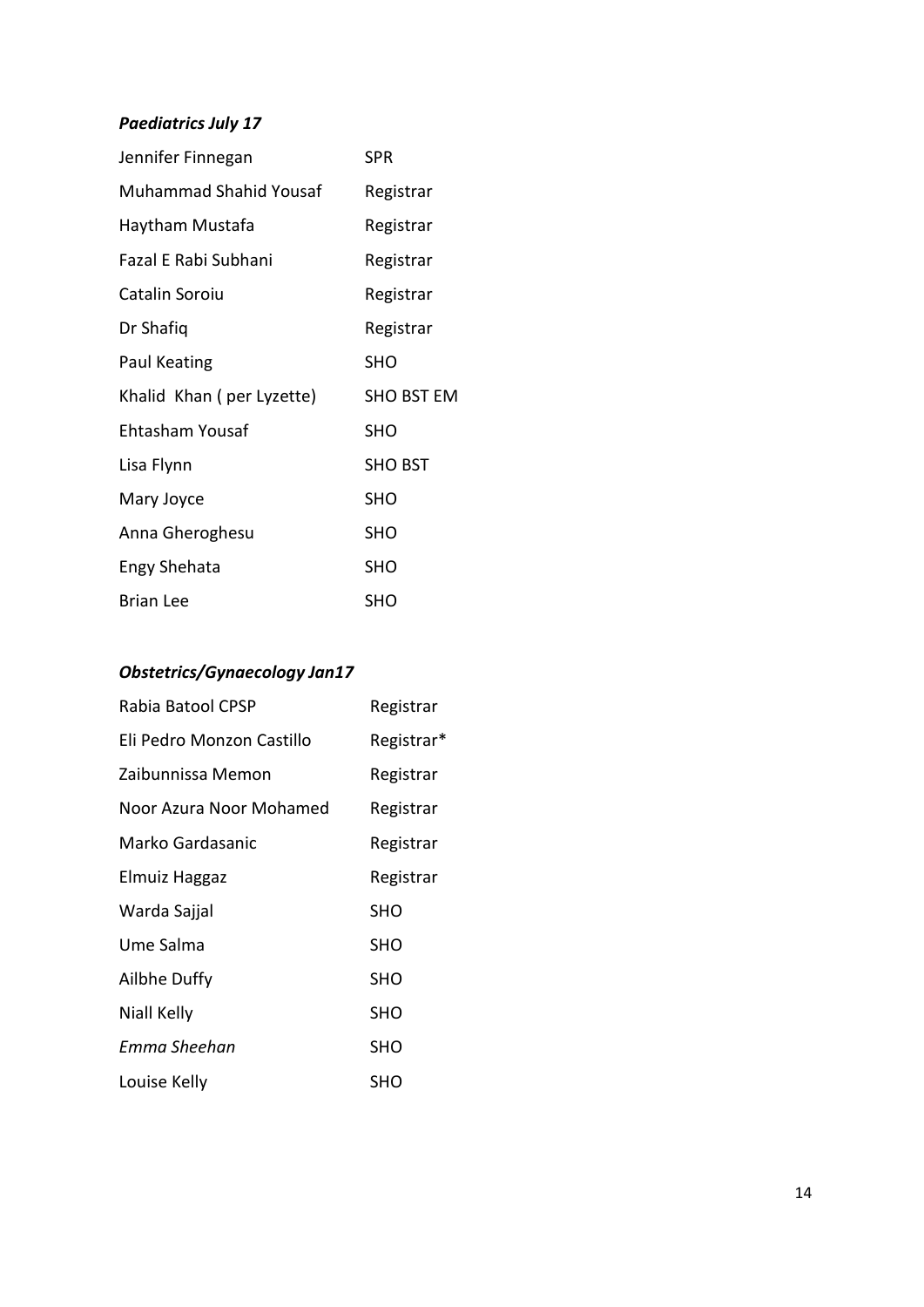# *Obstetrics/Gynaecology July 17*

| Cathy Monteith         | SpR        |
|------------------------|------------|
| Abdelmagid Gaboura     | Registrar  |
| Marion Brooks (Graham) | Registrar  |
| Elmuiz Haggaz          | Registrar  |
| Marko Gardensic        | Registrar  |
| Ream Langhe            | Registrar  |
| Sheema Yousuf          | <b>SHO</b> |
| Niamh Garry            | SHO        |
| Amaliya Morgan Brown   | <b>SHO</b> |
| Phillippa Fogarty      | <b>SHO</b> |
| Kateryna Kachurets     | SHO        |
| Luke Thebe             | SHO        |

# *MIDWIFERY AND NURSING*

# *Director of Midwifery (Interim)*

Maureen Revilles

# *Divisional Nurse Manager*

Dolores Booth

# *Clinical Midwife Manager III*

Ita Kinsella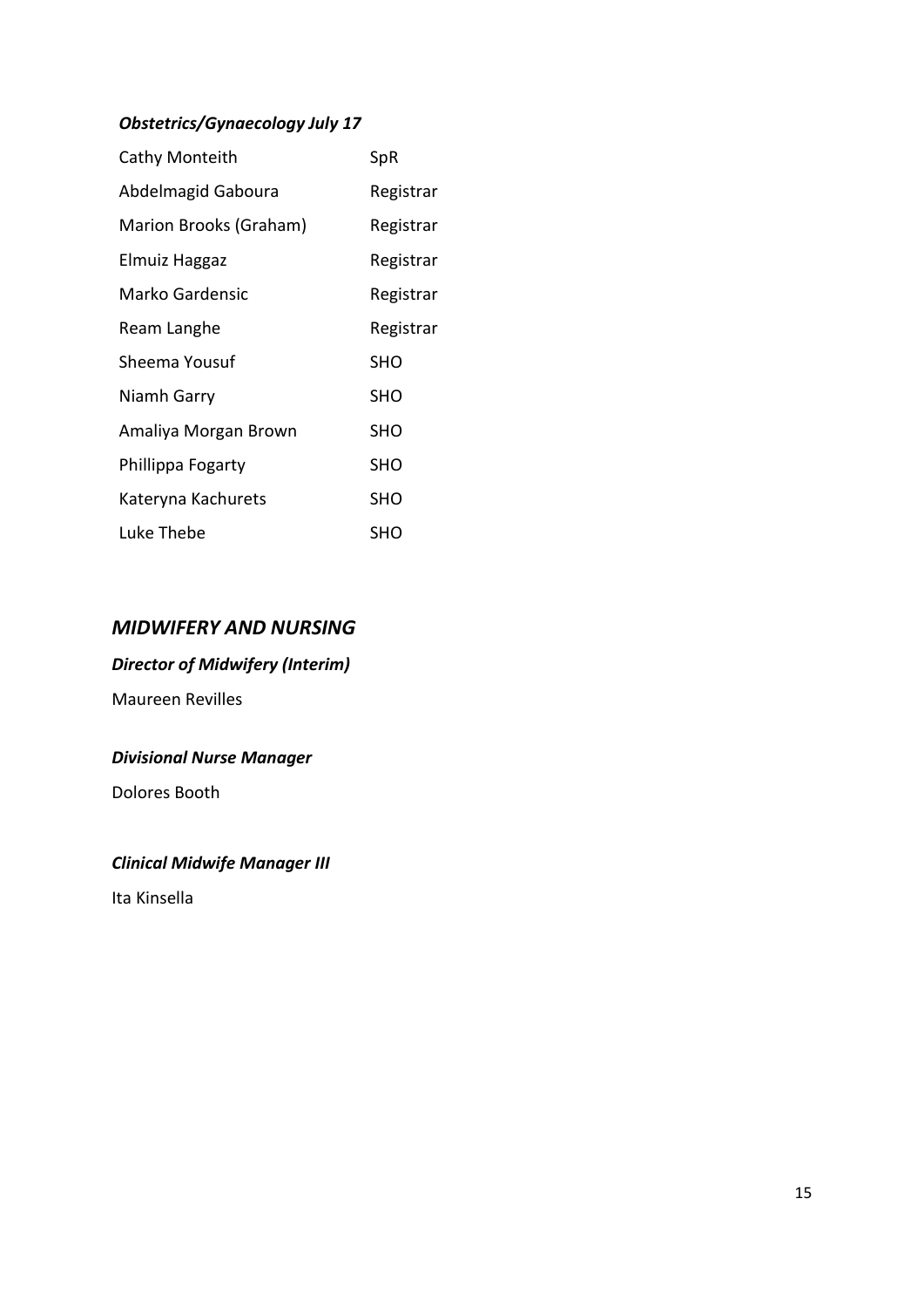#### *Clinical Midwife Managers II/Shift Leaders*

Melanie Adams Anne Blanche Margaret Finlay Deirdre Gorman Michelle Mahon Emma Mullins Minimol George (Acting) Susan Samuels Yvonne Young

## *Clinical Midwife /Nurse Specialists*

Louise Cooke - Bereavement Support (Acting) Claire Fitzpatrick - Lactation Susan Haverty - Diabetes (Acting)

#### *Clinical Skills Facilitator*

Susan O'Callaghan

#### *Infection Prevention and Control Nurse*

Sarah Roche

#### *Haemovigilance Officer*

Eithne Lacey

#### *Laboratory*

Noel Brennan, Chief Medical Scientist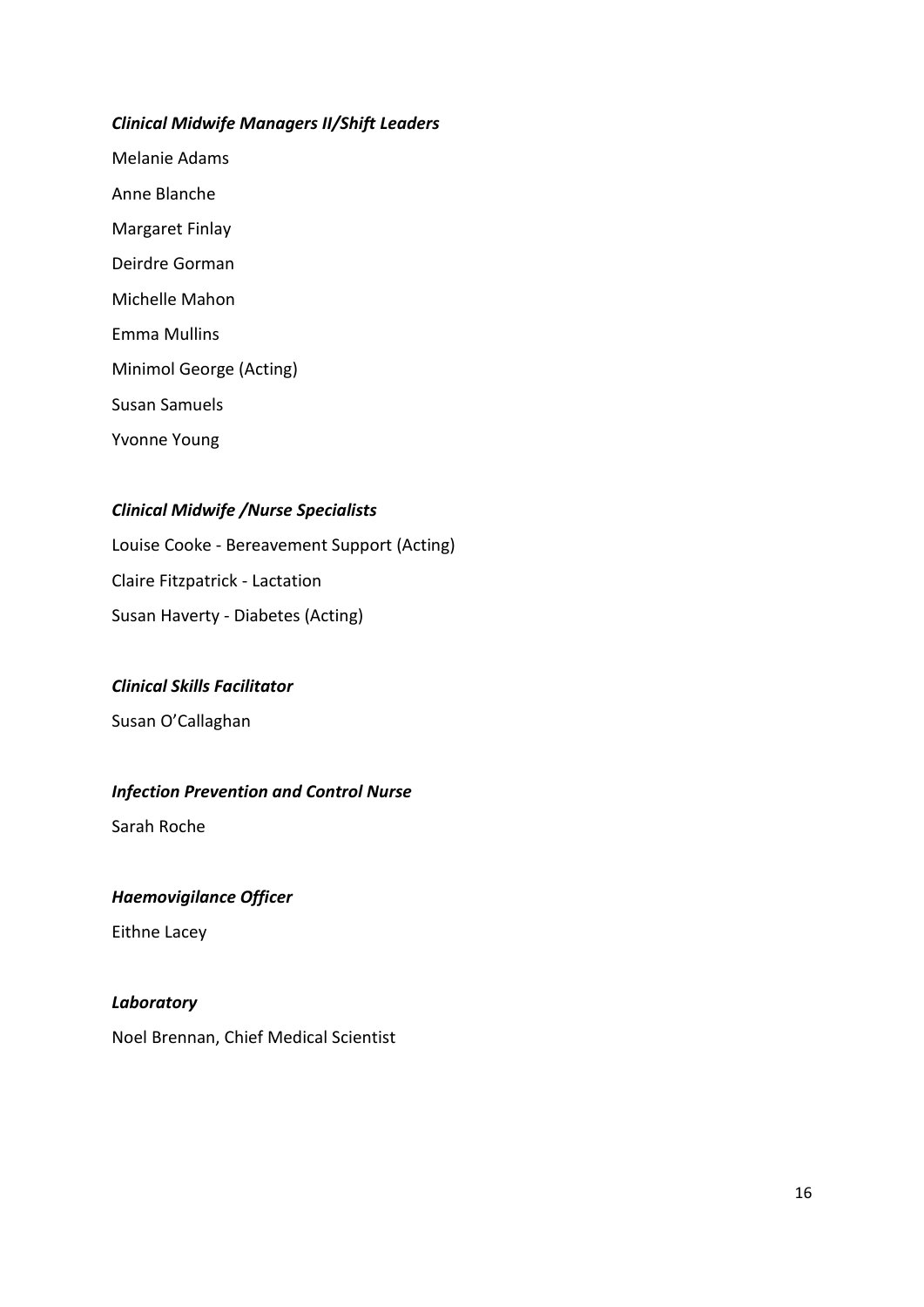#### *Physiotherapy*

Margaret Kelleher, Physiotherapy Manager Ms Mary Killeen, Clinical Specialist in Women's Health and Continence Ms Marie Corcoran, Senior Physiotherapist Ms Louise O'Brien, Senior Physiotherapist

*Pharmacy Manager*

Catriona Gowing, Chief Pharmacist

#### *Dietician/Clinical Nutritionist*

Judy Ennis, Dietetics Manager

| <b>General Services Manager/Household Manager</b> | <b>Patient Services Manager</b> |
|---------------------------------------------------|---------------------------------|
| Matt Corcoran, Operations Manager                 | Kathleen Ward                   |
| Sandra McGrath, Domestic Services Manager         |                                 |

*Human Resources Business Manager* Josephine Lowry, Operations Manager **Drivers** Orla O'Connor

Bernard Gannon **Debbie O'Carroll** 

Mary Fitzpatrick Mairead Galvin

*Patient Advocacy Manager* Alexandria Collins

*Clinical Engineer* Gareth White PJ Corby

*Finance Specialist Data Information Officer*

*Freedom of Information Manager Quality & Patient Safety Manager*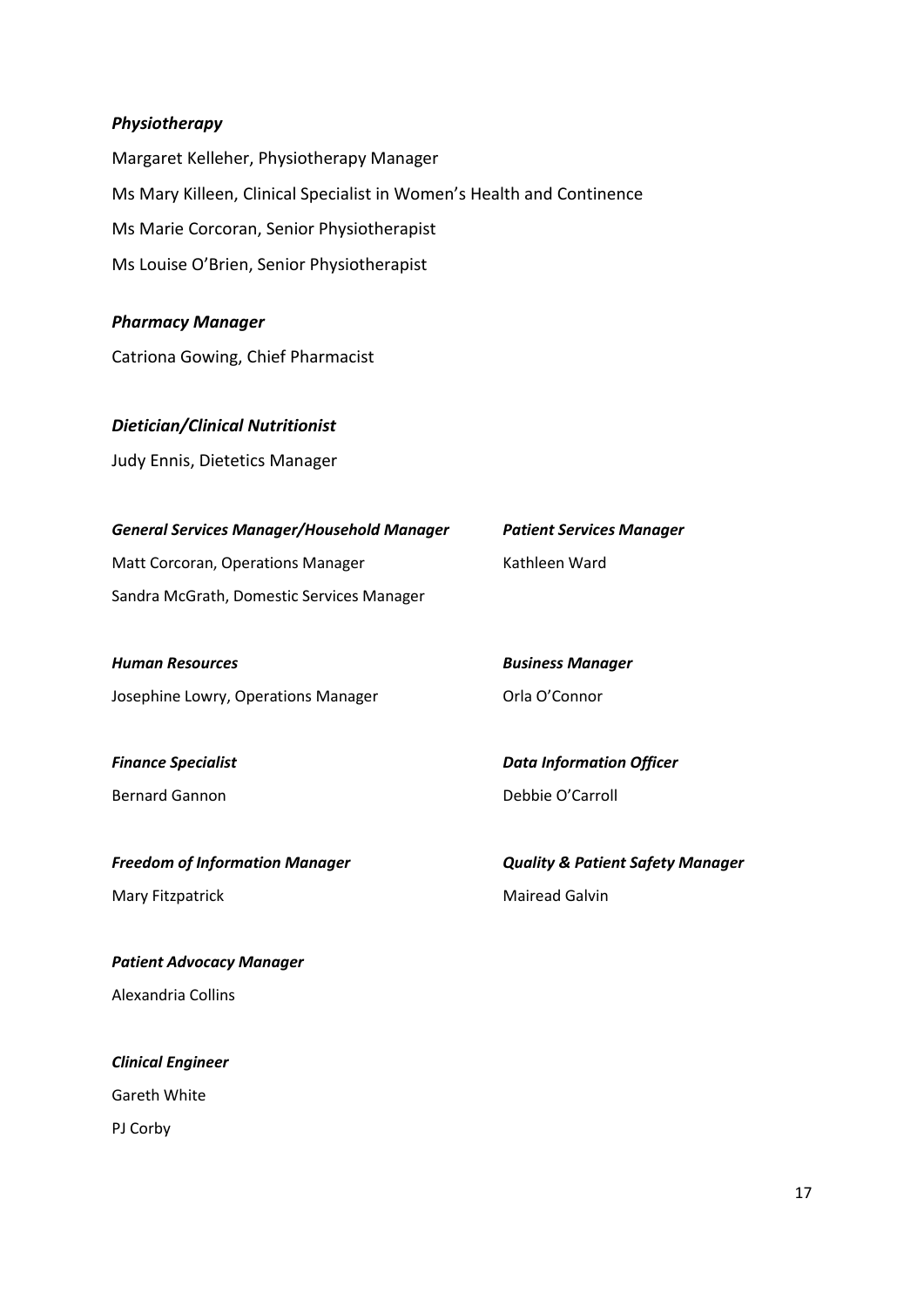#### **Bereavement Care Maternity Services MRHP**

The Bereavement Support Nurse (acting) ensured consistent availability of specific bereavement support care for bereaved women and couples at their time of diagnosis, through their delivery and afterwards. Continued collaboration with the bereavement CMS in the Coombe Women and Infants Hospital enhanced the care provided to families requiring referral to the Coombe. Communication is one of the cornerstones of bereavement care. Positive feedback from the bereaved parents and staff at both hospitals highlights the importance of high standards of communication.

Other achievements in 2017 included:

- Funding secured from The Irish Hospice Foundation Design and Dignity Grant Scheme to commence works on the development of a bereavement care room within the maternity department. This room will be available to women/couples and their families when they experience a pregnancy loss and require in-patient care.
- Service of Remembrance for babies who died and all pregnancy losses took place in November 2017. This was the first such service to take place since 2009.
- Refurbishment works commenced on the MRHP's Holy Angels grave in St Peter and Paul's cemetery. Works included expansion of the grave, purchasing of a headstone, extensive cleaning of the grave and the surrounding area.
- **Development of the Maternity Services multi-disciplinary Bereavement Committee.** The committee was responsible for the arrangements for the Service of Remembrance. The committee will continue to work on a number of bereavement care initiatives for 2018.
- Bereavement care education with new medical staff
- Bereavement care education with midwifery, household and catering staff within the maternity services.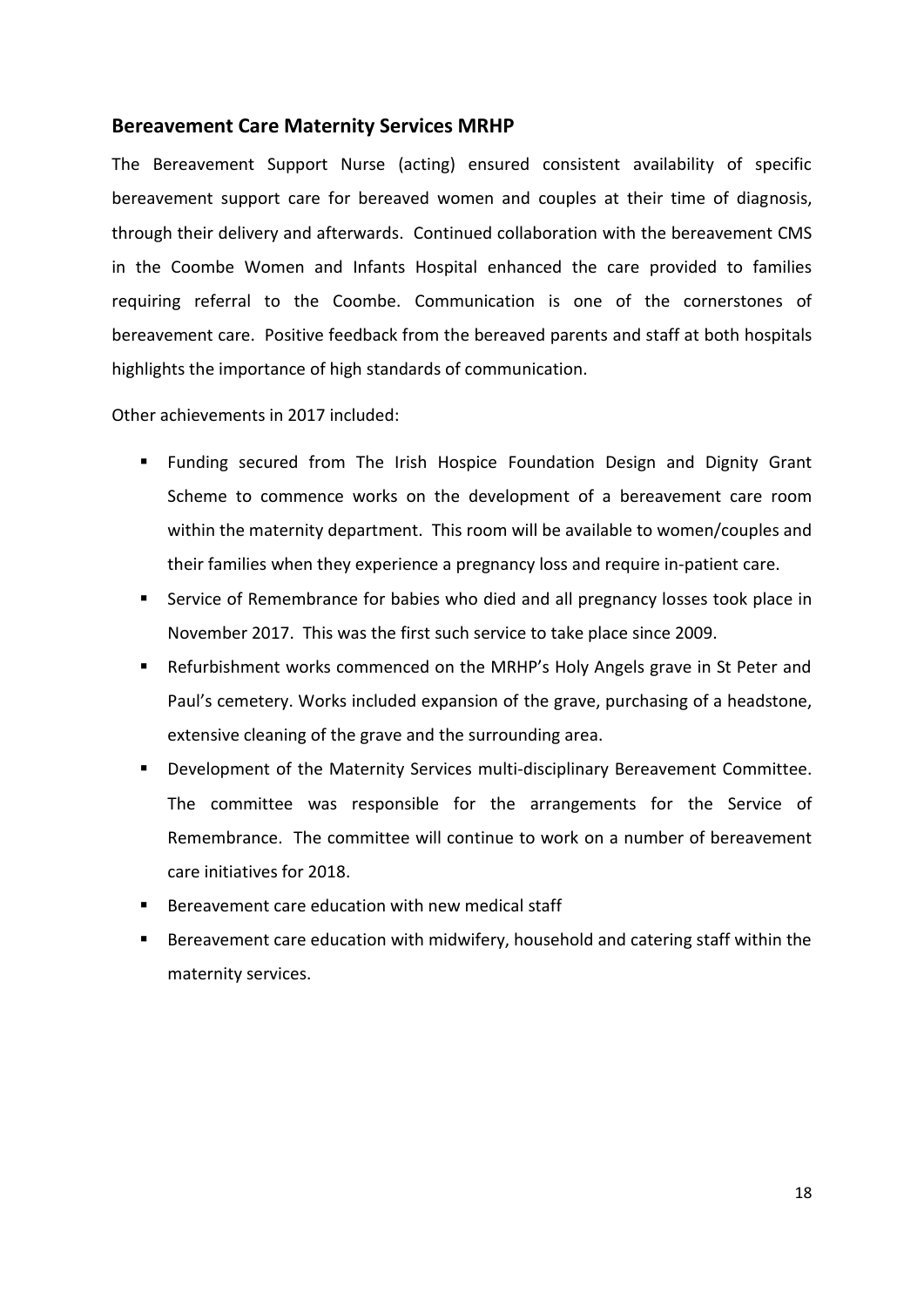# **Neonatology/SCBU Report**

2017 was a busy year for SCBU in Portlaoise with 211 babies admitted for prematurity, low birth weight, drug withdrawal and social issues.

There were 24 transfers out. Staffing issues were a challenge, but the team of staff in SCBU, Portlaoise ensured that the Department was always staffed with experienced personnel. During the year there was an overseas recruitment campaign which attracted 3 staff nurses due to commence working in Portlaoise early in the New Year 2018. This will enable us to return our bed capacity to 8 cots.

The Neonatal Resuscitation Programme is run on a monthly basis, thus ensuring that all staff involved in care of the New-born have the necessary skills for neonatal resuscitation. In addition, we run Neonatal Drills on a monthly basis. An increased number of staff members were trained as NRP instructors. The Neonatal Consultant sessions allow increased collaboration with the Coombe, sharing and updating on best practice and on-going changes in neonatal care.

To maintain standards the staff in SCBU take part in Audits i.e. the test your care medication audit monthly. A Venepuncture Report sheet was also developed for the observation and care of IV sites in small babies.

The development of specific neonatology clinics delivered by the Consultant Neonatologists has provided services locally which previously would have required babies to travel to Dublin.

# **Aims for 2018:**

- 3 new staff members
- 2 staff members completing the Nurse Prescribing course
- bed capacity returning to 8 cots which will facilitate the return of babies from the tertiary hospitals in a more timely fashion for all those involved.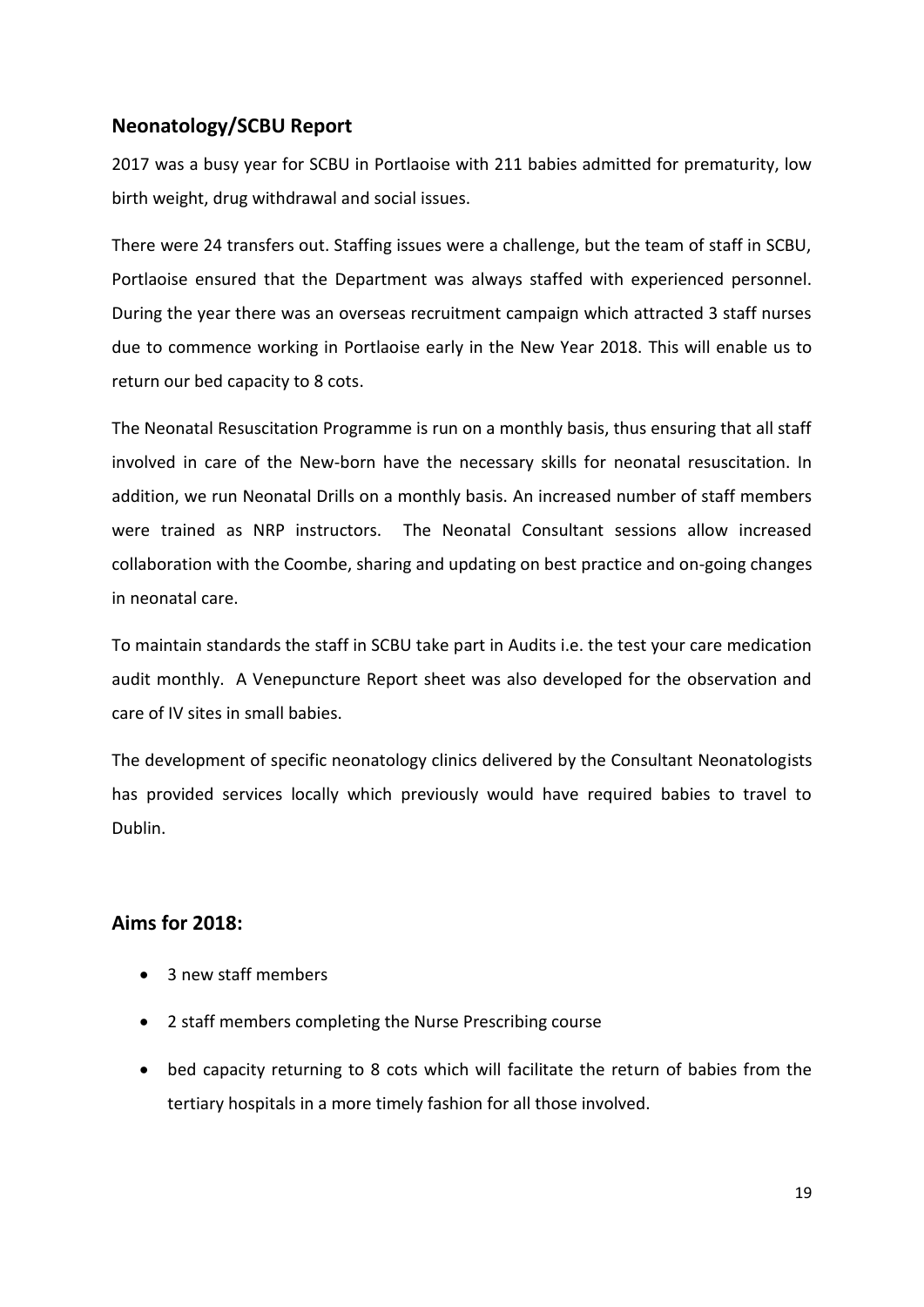# **Breastfeeding Support Service**

### **Clinical Midwife Specialist (CMS) Lactation: Claire Fitzpatrick.**

The primary focus of the CMS Lactation is to promote, support and protect breastfeeding in the Midlands Regional Hospital at Portlaoise. The key areas of work include Breastfeeding support, policy development and update, clinical audit, collection and collation of breastfeeding statistics and working with in the HSE Baby Friendly Health Initiative.

#### **Key Performance Indicators:**

- 1. Provision of antenatal and postnatal services to women and their families.
- 2. On-going Clinical support to staff, enabling them to empower women who initiate and sustain breastfeeding.
- 3. Provision of individualised care and follow up as needed.
- 4. Working within the new HSE Baby Friendly Health Initiative
- 5. Measuring quality of our care through clinical audit
- 6. Maintaining and developing our breastfeeding policies in order to support mothers to breastfeed.
- 7. Nurturing Staff Competency by training staff to support mothers to breastfeed and assessing their knowledge and skills.

#### **Achievements in 2017:**

Step ten of the ten Steps to Successful breastfeeding was audited. Mothers were interviewed with regard to information they were given on discharge about on-going support following discharge. 100% of a randomly selected group of mothers reported being given information on where to get help with feeding baby when at home.

Antenatal breastfeeding workshops were provided for mothers to teach skills and practical techniques associated with breastfeeding. The evaluations from these workshops were positive.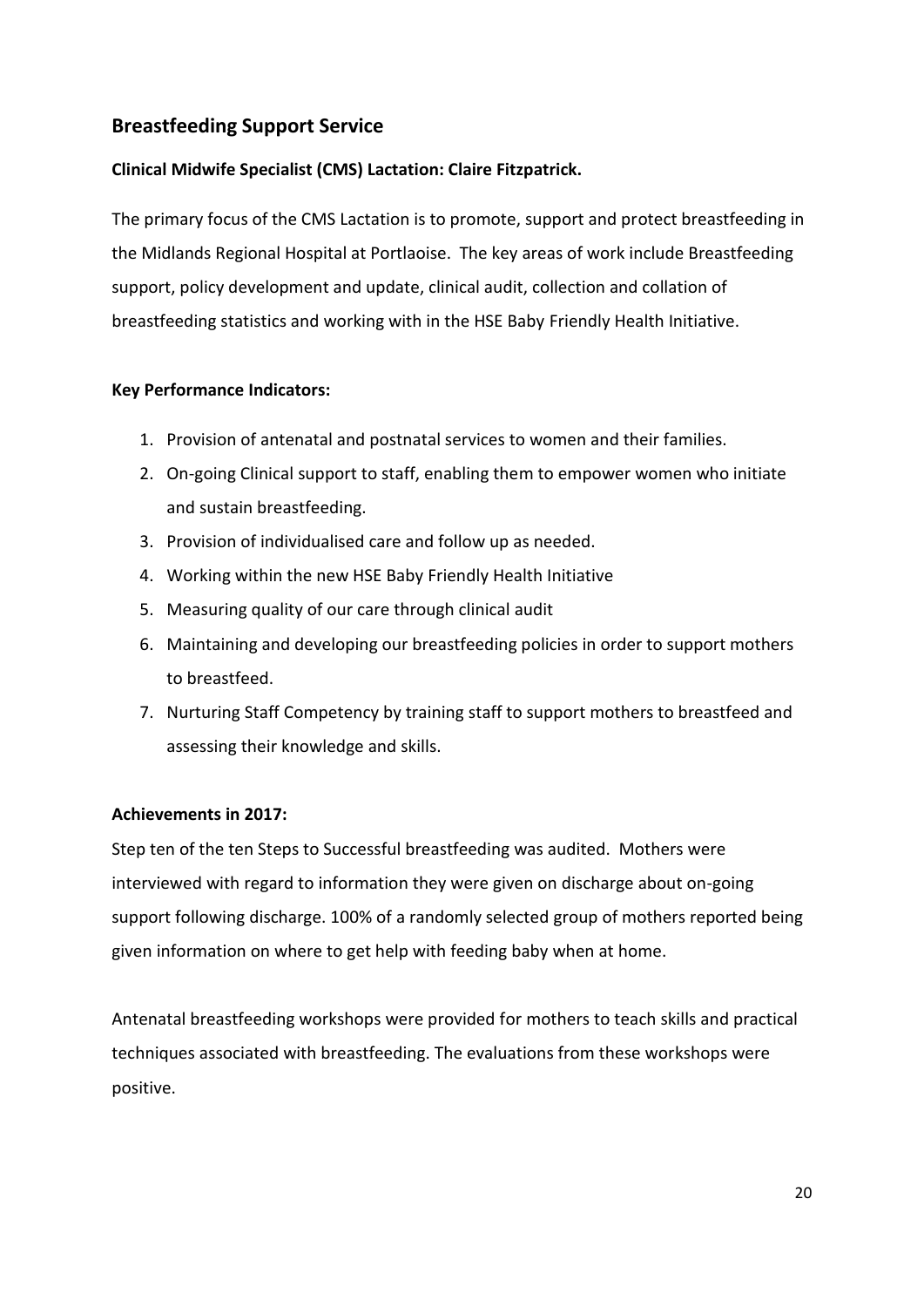Bespoke gestational diabetes educational sessions were provided by the CMS Lactation. The Infant Feeding Steering Group meeting was held on a quarterly basis. This is a multidisciplinary meeting involving hospital staff and members of the local community support groups striving to maintain and provide best practice in supporting the mother and baby to breastfeed.

All staff in the multi-disciplinary team are provided with breastfeeding education

National breastfeeding week was celebrated in the Antenatal Clinic with an information stand to provide awareness and information to expectant mothers and their families. This was attended by hospital staff and leaders from the local Le Leche League.

## **Breastfeeding Rates 2017:**

| Percentage of babies' breastfed at first feed following birth: | 52.3% |
|----------------------------------------------------------------|-------|
| Percentage of babies' breastfed exclusively at discharge:      | 33.4% |
| Percentage of babies' breastfed non-exclusively at discharge   | 13.7% |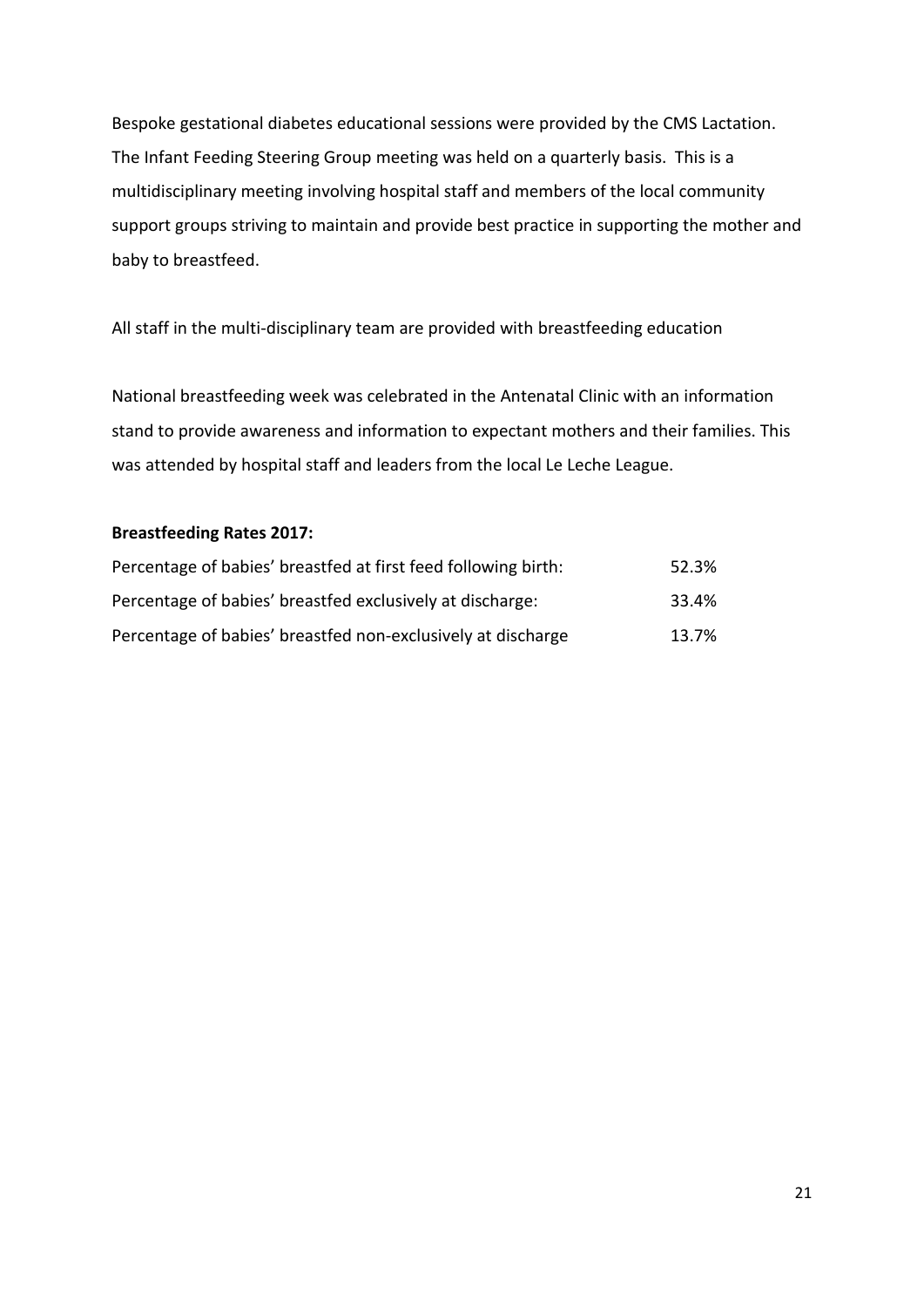#### **OUT-PATIENT SERVICES**

The Antenatal Services at the Outpatients Department at the Midlands Regional Hospital, Portlaoise went through a transition in 2017.

#### **Reconfiguration of clinics**

Reconfiguration of clinics was completed in 2017. Work on reconfiguration of the ground floor of administration building was underway in 2016 and completed in early 2017 with transfer of eye and paediatric clinics from outpatients area a to the ground floor of the administration building to free up rooms for maternity and gynaecology services.

#### **Midwifery assessment**

With the availability of extra rooms for ante natal and gynaecology service, midwives can facilitate a structured assessment on all antenatal women over 24 week's gestation. This proved to be a positive experience for women through the feedback received since this service initiative.

#### **Gestational Diabetes /Endocrine Clinic**

A gestational diabetes service was provided through a shared care service with the Obstetricians and Endocrinologist. With the arrival of two new consultants in 2016 to the maternity service, one Consultant moved into the Gestational Diabetes Clinic on a permanent basis. At this clinic the patients are seen by the Obstetrician, Endocrinologist, CNS in Diabetes, Midwife & the Dietician. This structure was set up in order to assist the patient attending the service to see all personnel on the day of their appointment. A recruitment campaign was successful in appointing a Midwife specialist in diabetes in 2017.

#### **Gynaecology clinics**

Gynaecology clinics are held four afternoons each week. Plans are being formulated to enhance gynaecology clinic capacity.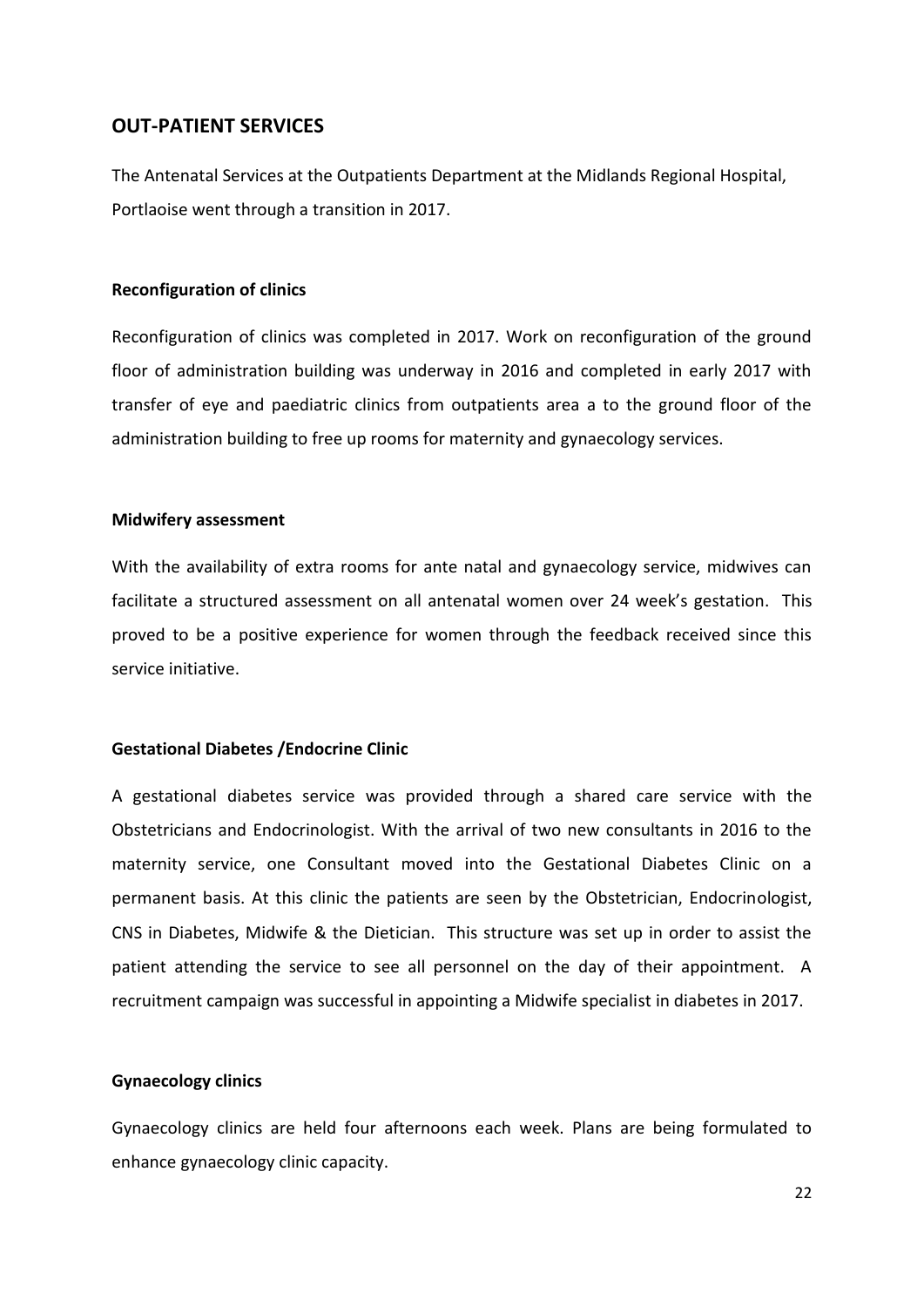# **OPD ATTENDANCES 2017**

|                             |                                        | 2017 |
|-----------------------------|----------------------------------------|------|
| Dr Aoife Mullally           | <b>Gynae Clinic</b>                    | 390  |
| Dr Hosam El-Kininy          | <b>Gynae Clinic</b>                    | 531  |
| Dr Miriam Doyle             | <b>Gynae Clinic</b>                    | 793  |
| Dr Niamh Maher              | <b>Gynae Clinic</b>                    | 487  |
| Dr Shobha Singh             | <b>Gynae Clinic</b>                    | 748  |
|                             |                                        |      |
| Dr Anne Doolan & Dr Jana    | Neonatology                            | 64   |
| Semberova                   |                                        |      |
|                             |                                        |      |
| Dr Aoife Mullally           | <b>Booking Clinic</b>                  | 353  |
| Dr Hosam El-Kininy          | <b>Booking Clinic</b>                  | 384  |
| Dr Niamh Maher              | <b>Booking Clinic</b>                  | 330  |
| Dr Shobha Singh             | <b>Booking Clinic</b>                  | 407  |
|                             |                                        |      |
| Dr Shobha Singh             | <b>Antenatal Recall Clinic</b>         | 2187 |
| Dr Aoife Mullally           | <b>Antenatal Recall Clinic</b>         | 1675 |
| Dr Hosam ElKininy           | <b>Antenatal Recall Clinic</b>         | 1983 |
| Dr Niamh Maher              | <b>Antenatal Recall Clinic</b>         | 1947 |
| Dr Miriam Doyle             | <b>Gestational Diabetes &amp; High</b> | 1200 |
|                             | <b>Risk Patients</b>                   |      |
|                             |                                        |      |
| Dr Sharma & Dr Kyithar      | <b>Gestational &amp; Endocrinology</b> | 840  |
|                             | Clinic                                 |      |
|                             |                                        |      |
| <b>Early Pregnancy Unit</b> |                                        | 698  |
| <b>Parent craft Classes</b> |                                        | 225  |
| Midwifery-Led Gestational   |                                        | 769  |
| <b>Diabetes Clinic</b>      |                                        |      |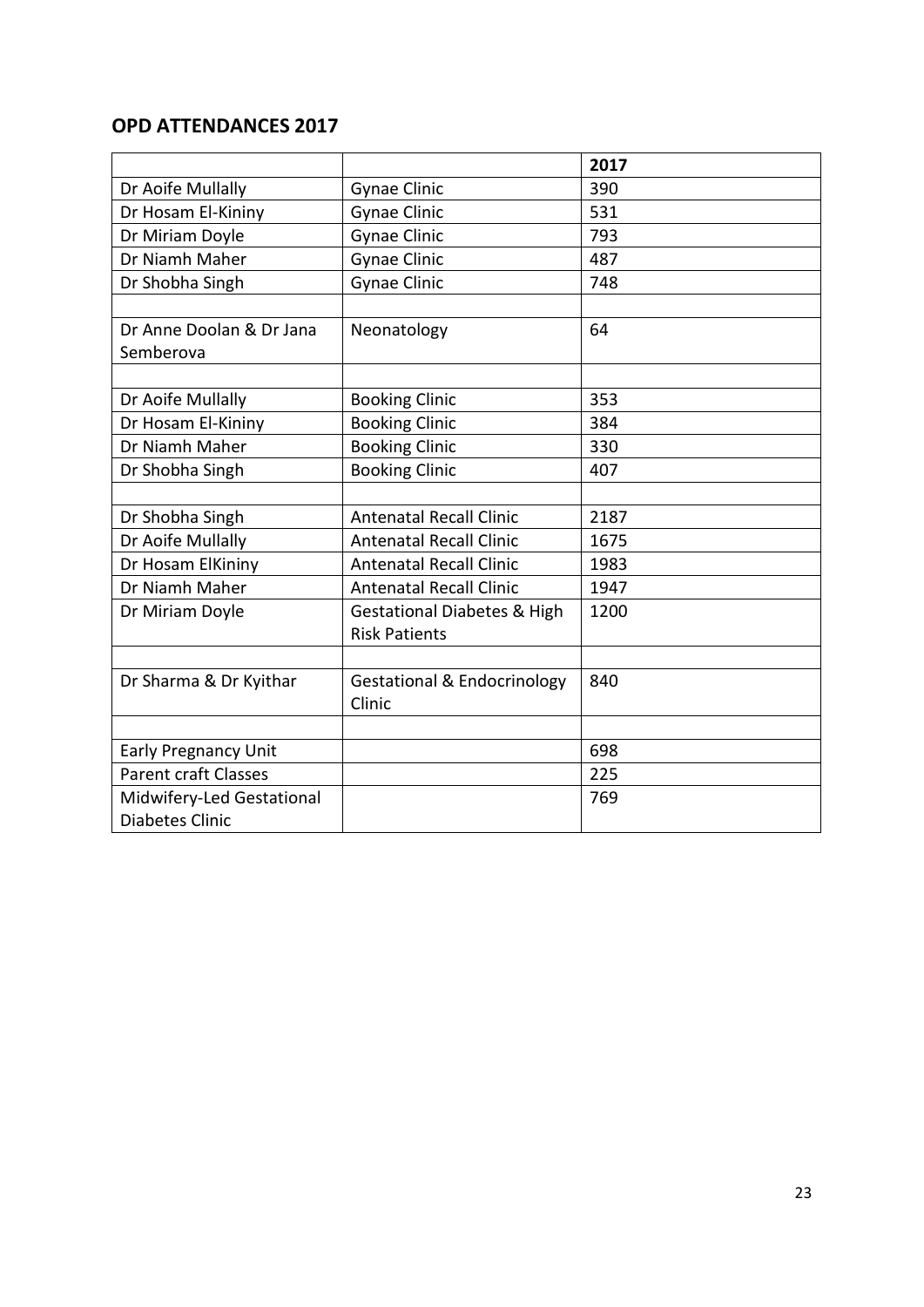# **GYNAECOLOGICAL PROCEDURES 2017**

|                                                                | 2017 |
|----------------------------------------------------------------|------|
| Dilation & Curettage of uterus                                 | 288  |
| Diagnostic Hysteroscopy                                        | 271  |
| Insertion of intrauterine device                               | 106  |
| Replacement of intrauterine device                             | 52   |
| Polypectomy of uterus via hysteroscopy                         | 44   |
| Laparoscopy                                                    | 34   |
| Endoscopy endometrial ablation                                 | 30   |
| Laparoscopy division of abdominal adhesions                    | 24   |
| Laparoscopic diathermy of lesion of pelvic cavity              | 20   |
| Vaginal hysterectomy                                           | 20   |
| Laparoscopic salpingectomy bilateral                           | 19   |
| Removal of intrauterine device                                 | 19   |
| Biopsy of vulva                                                | 18   |
| Cervical Polypectomy                                           | 14   |
| Laparoscopic rupture of ovarian cyst or abscess                | 13   |
| Papanicolaou smear study                                       | 13   |
| Repair of anterior and posterior vaginal compartment, vaginal  | 12   |
| approach                                                       |      |
| Excision of lesion of skin and subcutaneous tissue of genitals | 12   |
| Laparoscopic ovarian cystectomy unilateral                     | 11   |
| Other surgical sympathectomy                                   | 10   |
| Test for tubal patency                                         | 10   |
| Repair of anterior vaginal compartment, vaginal approach       | 9    |
| Total abdominal hysterectomy with removal of adnexa            | 9    |
| Laparoscopic sterilisation                                     | 7    |
| Sling procedure for stress incontinence                        | 6    |
| Biopsy of cervix                                               | 5    |
| Treatment of Bartholin's gland abscess                         | 5    |
| Salpingectomy bilateral                                        | 5    |
| Laparoscopic uteroscacral nerve ablation (LUNA)                | 4    |
| Cautery of cervix                                              | 4    |
| Treatment of Bartholin's gland cyst                            | 4    |
| Aspiration of ovarian cyst                                     | 3    |
| Laparoscopy appendicectomy                                     | 3    |
| <b>Gynaecological Examination</b>                              | 3    |
| Excision of vaginal septum                                     | 3    |
| Myomectomy of uterus                                           | 3    |
| Cystoscopy                                                     | 3    |
| Laparoscopic partial oophorectomy                              | 3    |
| Laparoscopic oophorectomy unilateral                           | 3    |
| Laparoscopic salpingo oophorectomy unilateral                  | 3    |
| Nonexcisional debridement of skin and subcutaneous tissue      | 3    |
| Miscellaneous                                                  | 52   |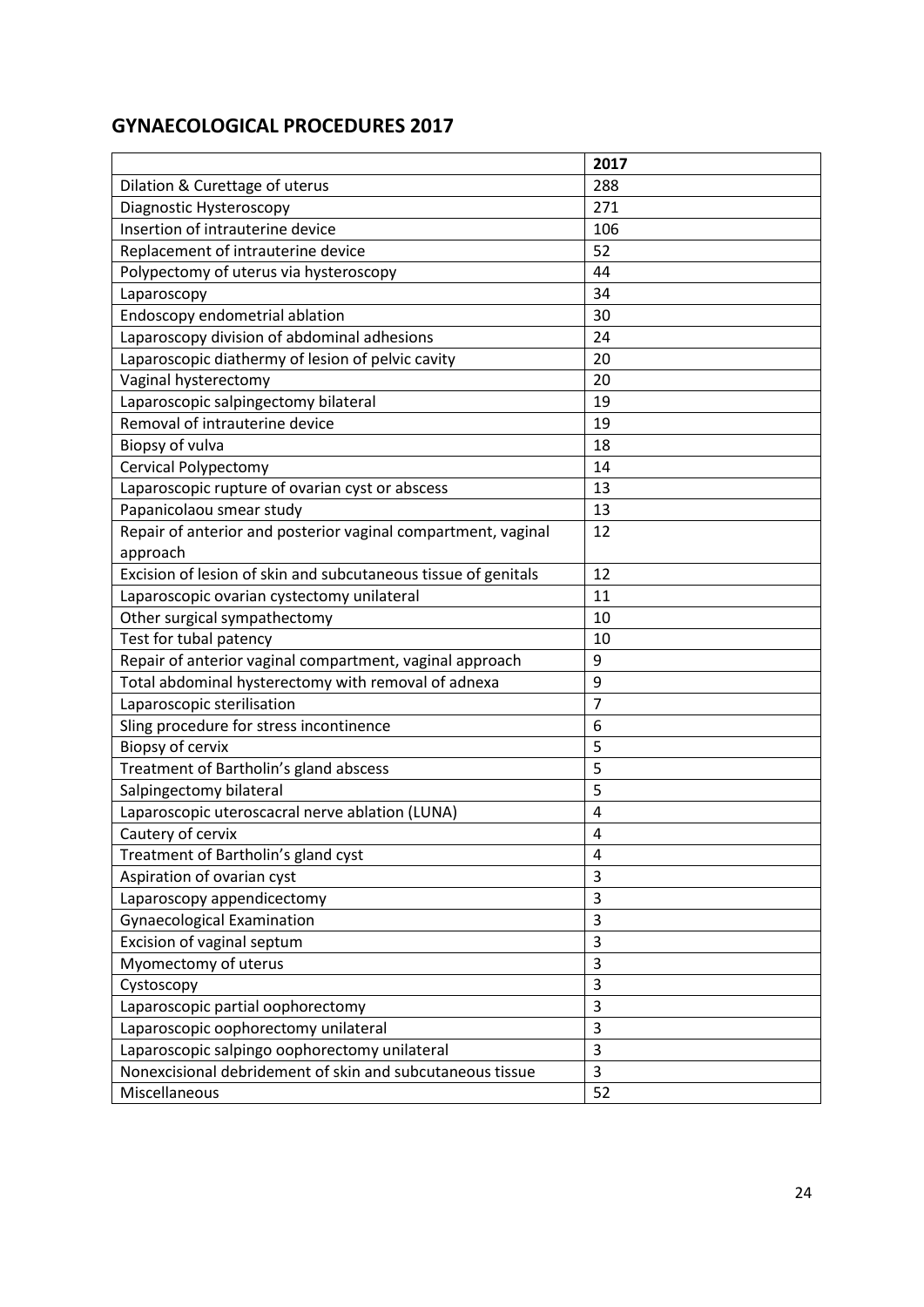# **OBSTETRICAL OUTCOMES 2017**

|                                                  | 2017 |
|--------------------------------------------------|------|
| Single spontaneous delivery                      | 828  |
| Vacuum Delivery                                  | 233  |
| <b>Forceps Delivery</b>                          | 29   |
| <b>Emergency Lower Segment Caesarean Section</b> | 189  |
| Elective Lower Segment Caesarean section         | 225  |
|                                                  |      |
| Sterilisation with elective caesarean section    | 39   |
| <b>ERPC</b>                                      | 77   |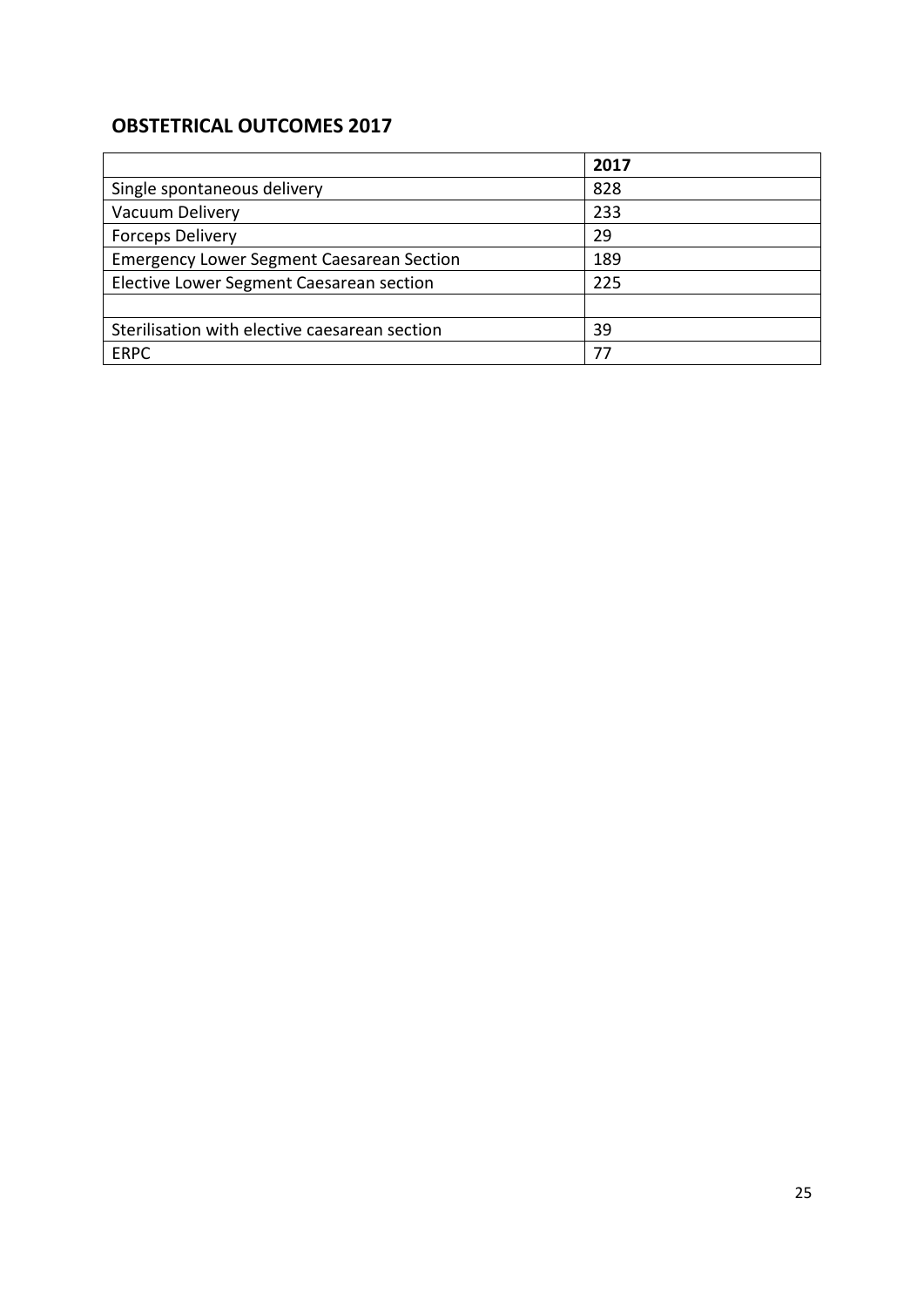# **DEPARTMENT OF ANAESTHETICS**

|                            | <b>Obstetric Anaesthesia</b> |
|----------------------------|------------------------------|
| Epidurals                  | 533                          |
| Spinals                    | 343                          |
| <b>General Anaesthetic</b> | 19                           |

# **Quality Improvements 2017:**

- 1. Oxford Difficult Intubation Pillow
- 2. Gynaecology Pre-assessment Clinic referrals (selected such as increased BMI)
- 3. Obstetric Pre-assessment Clinic referrals (selected such as difficult Regional Analgesia/Anaesthesia issue)
- 4. Routine follow-up of Regional procedure patients on day following procedure by Anaesthetic team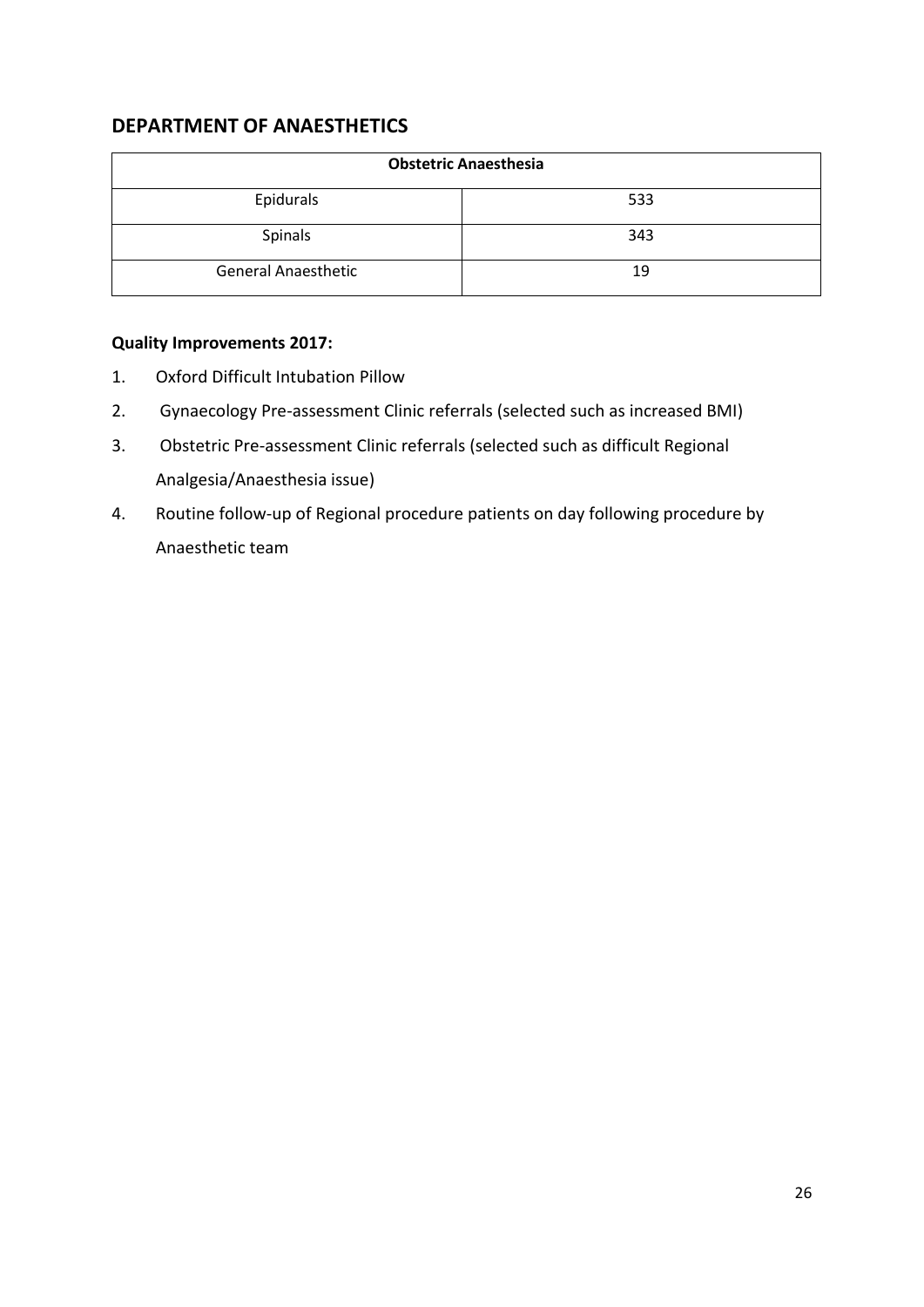# **ULTRASOUND SCANS SERVICES 2017**

All women who book for antenatal care in MRHP are offered a formal departmental dating scan.

The anatomy scan service for antenatal women booked at Midlands Regional Hospital, Portlaoise commenced on 19<sup>th</sup> December 2017. 32 anatomy scans were performed in December 2017. The woman is referred by her team Consultant at her first antenatal clinic appointment. The scan is then scheduled between 20-22 weeks gestation. Any cases with a suspected anomaly are referred to their consultant in MRHP for review. A care pathway has been developed with CWIUH if a tertiary opinion is required.

The anatomy scan is performed by a Midwife Sonographer.

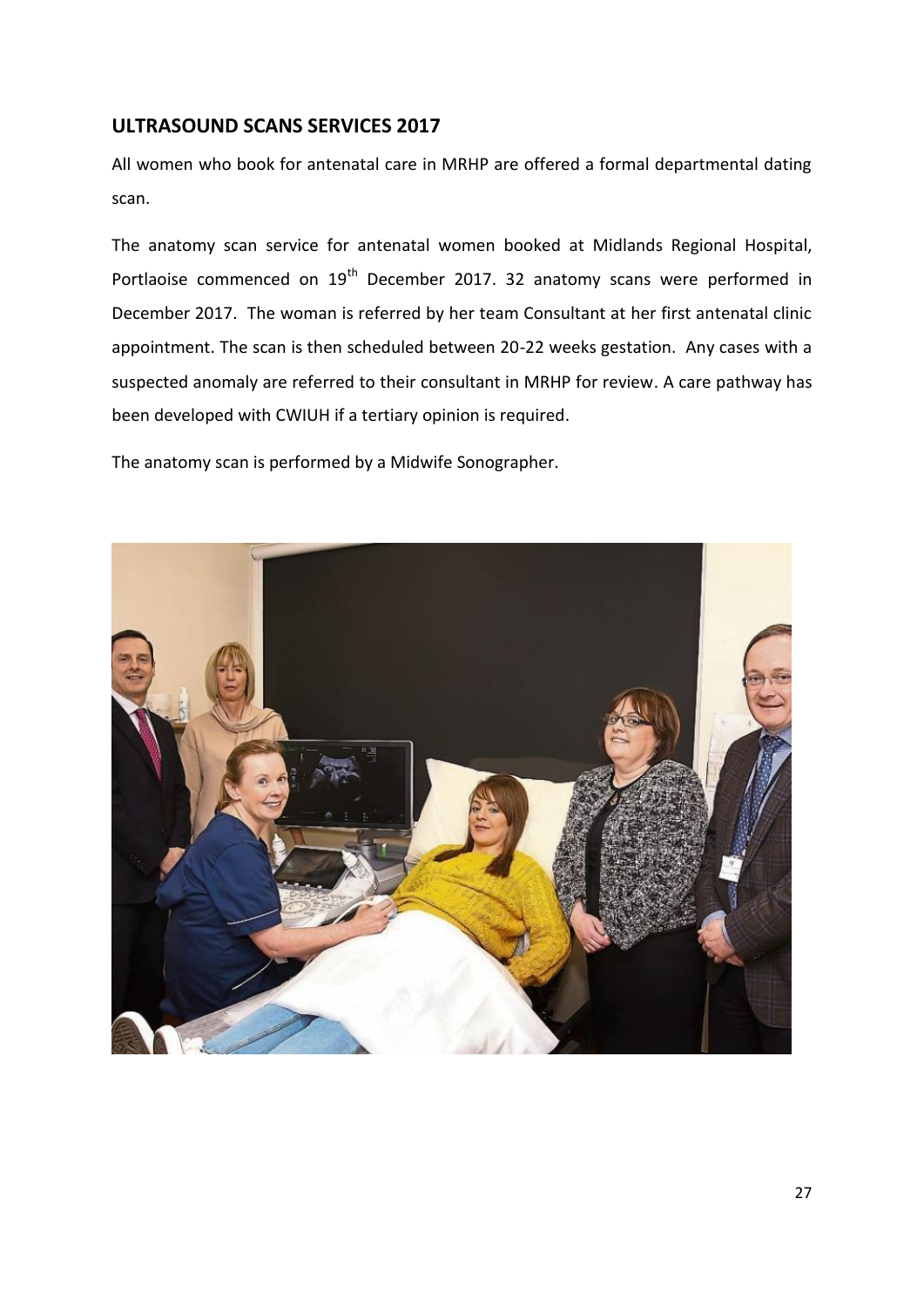# **Early Pregnancy Assessment Unit Services**

| <b>Total Number of attendances</b> | 1673 |
|------------------------------------|------|
| New cases                          | 983  |
| Return cases                       | 689  |
| Pregnancy of unknown location      | 88   |
| Pregnancy of uncertain viability   | 174  |
| Ectopic pregnancy                  | 8    |
| Missed miscarriage                 | 89   |
| Incomplete miscarriage             | 29   |
| Complete miscarriage               | 160  |
| Molar/partial molar pregnancy      | 2    |

# **Management of cases**

| Medical management                            | 40 |
|-----------------------------------------------|----|
| Evacuation of retained products of conception | 38 |
| Conservative management                       | 14 |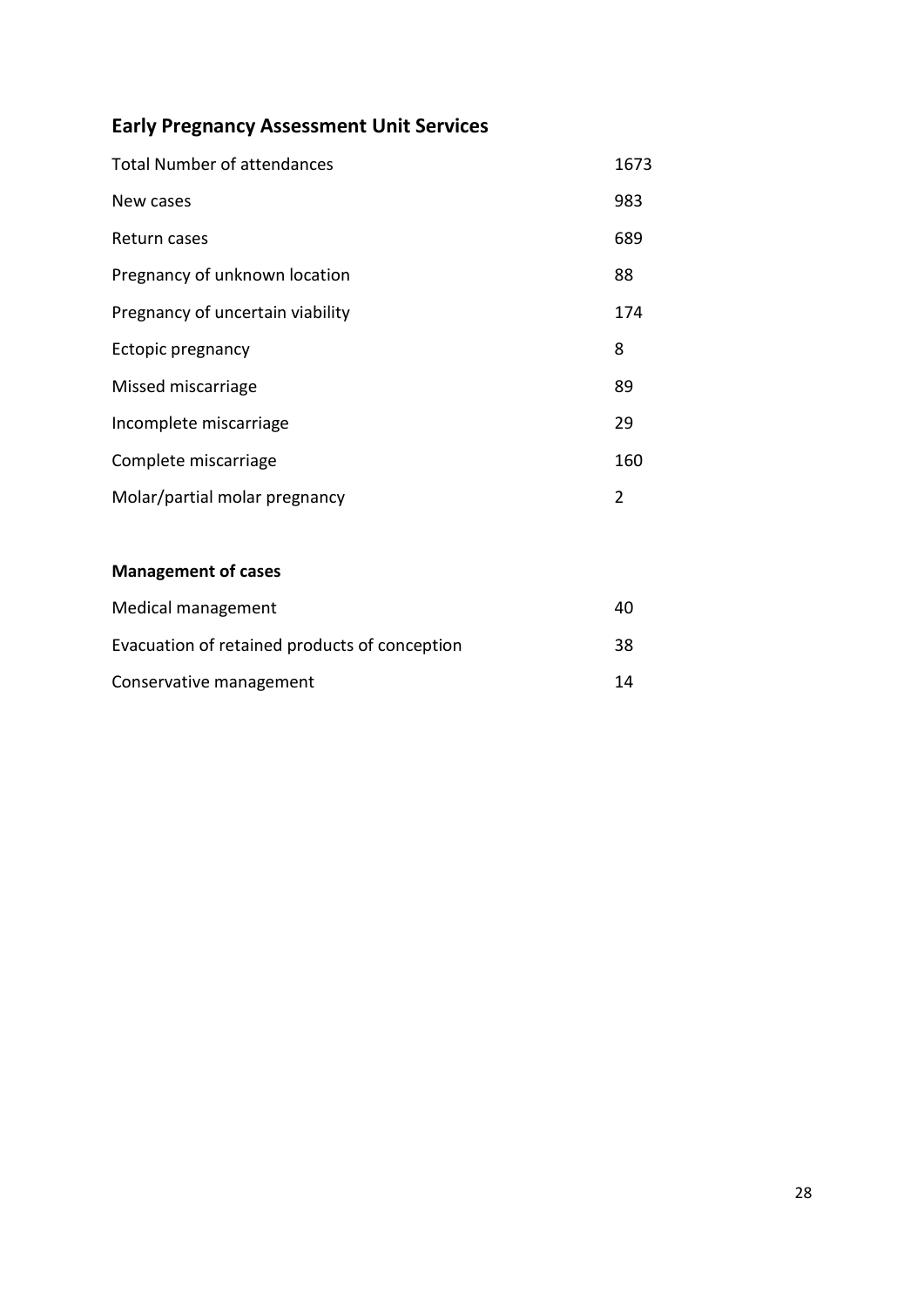## **Infection Prevention and Control**

#### **IPC Mandatory Training:**

The total percentage of Maternity staff trained in infection prevention and control was 68% for 2017. Hand hygiene training was provided at the NCHD induction days in January and July (57 Doctors trained in total). The IPCN provided additional Hand hygiene ward based training to Maternity staff. Sharps disposal training/education was provided.

#### **CPE (Carbapenem Producing Enterobactericeae):**

Based on national CPE guidance, several additional measures including the addition of a CPE screening sticker was introduced to the Maternity assessment unit to capture patients that require screening upon admission.

#### **Anti-microbial resistant organisms/Outbreaks:**

There were no hospital acquired staph aureus bacteraemia infections or clostridium difficle infections on Maternity unit. Likewise, there were no outbreaks to report on Maternity unit during 2017.

#### **IPC/Hand Hygiene Awareness Days:**

A hand hygiene awareness day was took place on May 9th to co-inside with the WHO "Save Lives - Clean Your Hands" day.

#### **Hand Hygiene Audits:**

Local hand audits were conducted by the IPCN on the Maternity unit as outlined in the Business Plan 2017 and National audits conducted as per national requirements. Audit reports were circulated to the CMM3 action plans are developed accordingly in conjunction with IPCN and maternity CMM's.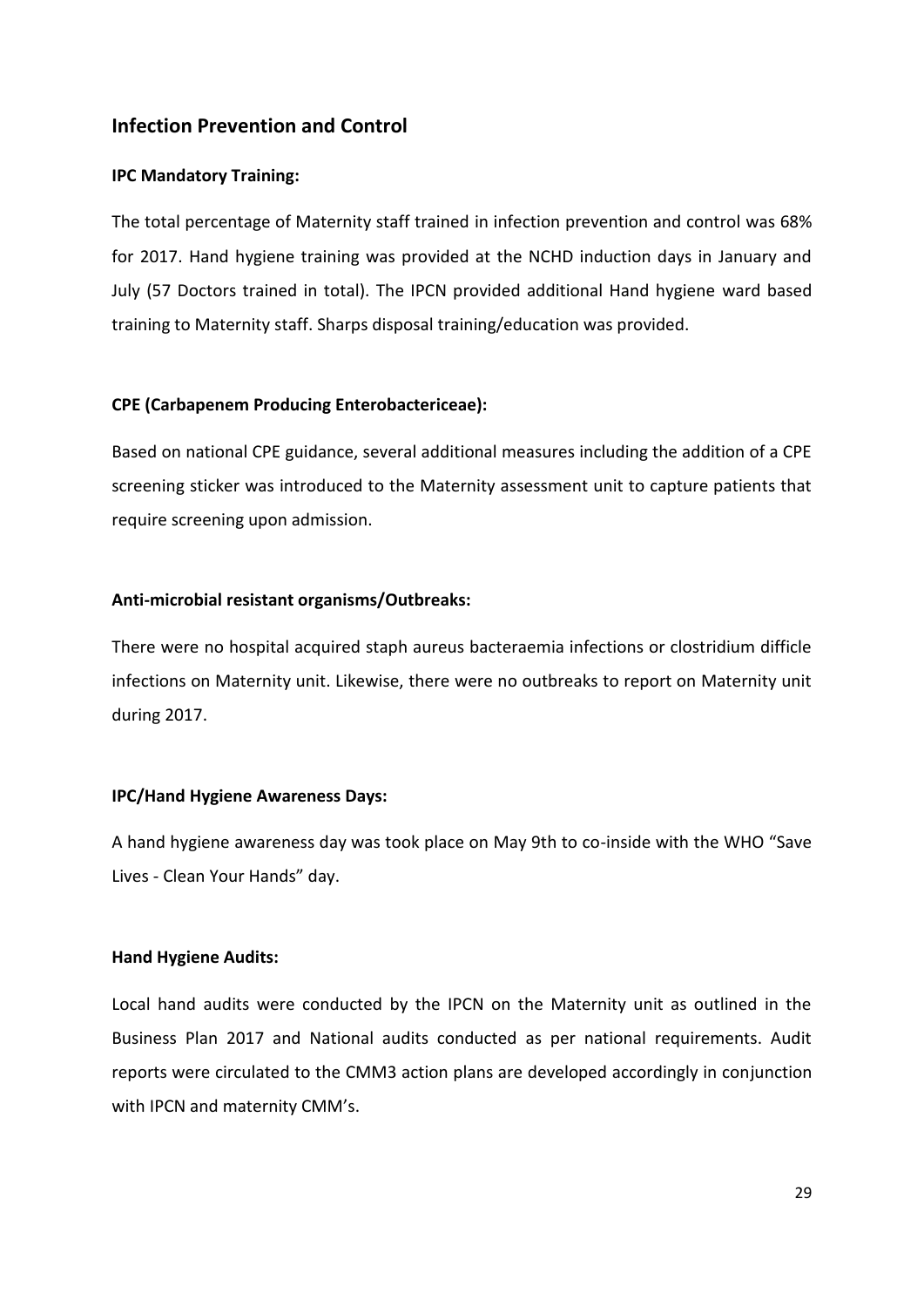#### **Care Bundle Audits:**

The IPCN undertook quarterly care bundle validation audits on Peripheral Vascular Catheters and Urinary Catheters. Results were presented at the HCAI committee meetings. Reports were circulated to the Director of Midwifery, Divisional Nurse Manager and CMM3 with the relevant recommendations required for implementation for prevention of device associated infection.

#### **Surgical Site Infection Surveillance (SSIS):**

SSIS was carried out on a continued basis during 2017. Each quarterly report was circulated to relevant staff in a timely manner as outlined in the communication flow chart in MRHP's SSIS guideline. The IPCN for maternity met with the regional IPCT to verify the data collected prior to report circulation. The IPCN fed back the reports at Maternity Governance committee meetings upon request. Action plans devised and implemented accordingly. The SSI rate has significantly improved since Q1 2017. Indicators such as SSI rates after surgery is one method of assessing the quality and effectiveness of care.

#### **C-section SSI Rates MRHP 2017:**

| Year/Quarter | Overall SSI rate (%) |
|--------------|----------------------|
| Q1 2017      | 12.6 %               |
| Q2 2017      | 11.3%                |
| Q3 2017      | 8.3%                 |
| Q4 2017      | 2.1%                 |

#### **HIQA National Standards:**

There were no HIQA inspections against the HCAI standards in 2017.

The care and management of patients with transmissible infection and the management of outbreaks within the region are prioritised on an ongoing basis.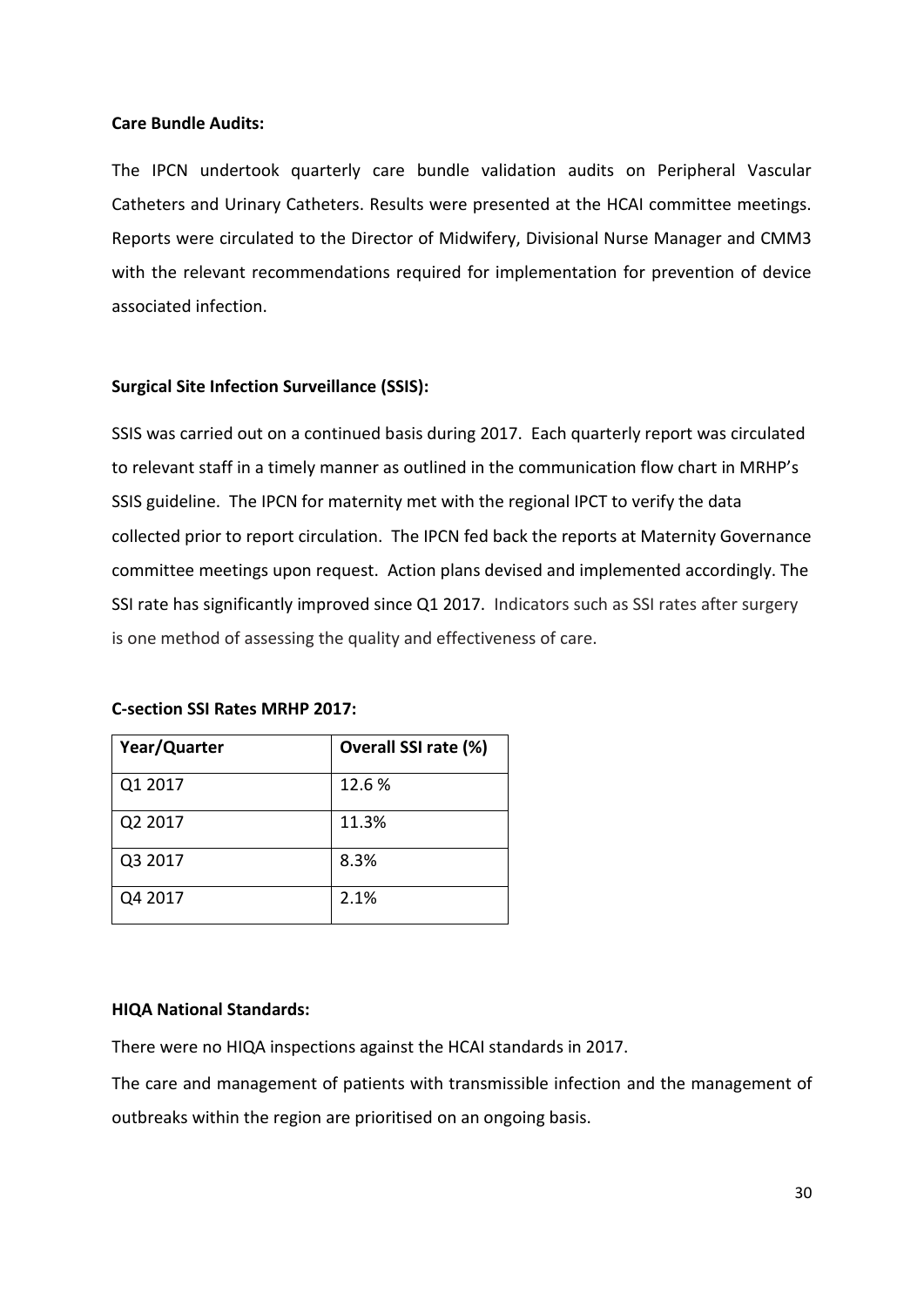# **Physiotherapy Service for the Inpatient Obstetrics and Gynaecology Service**

During 2017 the physiotherapy services to the Obstetrics & Gynaecology ward at MRHP was approximately 0.17WTE

- 1 hour per day Monday to Friday (when fully staffed)
- 5 hours per month for ante-natal classes (two per month, of two hours duration; an early one once patient is 14/40 gestation, and a late one at 34+ weeks). During 2017 these were provided by a senior physiotherapist from January to March and by the Clinical Specialist Physiotherapist from April to December.
- This 0.17WTE includes inpatient service to the obstetrics and gynaecology ward (antenatal, post-natal and gynaecology referrals) and SCBU unit.
- Patients are seen on a referral basis only
- Women seen on the maternity ward include those who have third degree tears, other tears, post operative genealogical referrals, pelvic girdle pain, general mobility, respiratory tract infection and pneumonia; incontinence; low back pain and paediatric referrals including Erbs Palsy, torticollis and Talipes.
- Referrals from SCBU are also accepted by the inpatient physiotherapy service at MRHP.

# **The 2017 Physiotherapy Service arrangements for service users requiring Outpatient services**

There is no dedicated Obstetrics and Gynaecology Physiotherapy service within MRHP. Thus, Outpatient Physiotherapy Referrals for Obstetrics, Gynaecology and Neonatal patients are referred to their local physiotherapy service based upon the patient's postal address. Exceptions to this include the DDH clinic ran at MRHP, the initial OPD follow up of babies referred from SCBU and complex consultant continence referrals.

#### *Women's health referrals*

Within the general physiotherapy service of MRHP there is a 0.6 WTE Clinical Specialist in Women's Health and Continence. This is an outpatient service which serves the local population of Portlaoise, Mountrath, Monasterevin and Stradbally. However, this post does provide support and education to the other Laois Outpatient Physiotherapy Services and